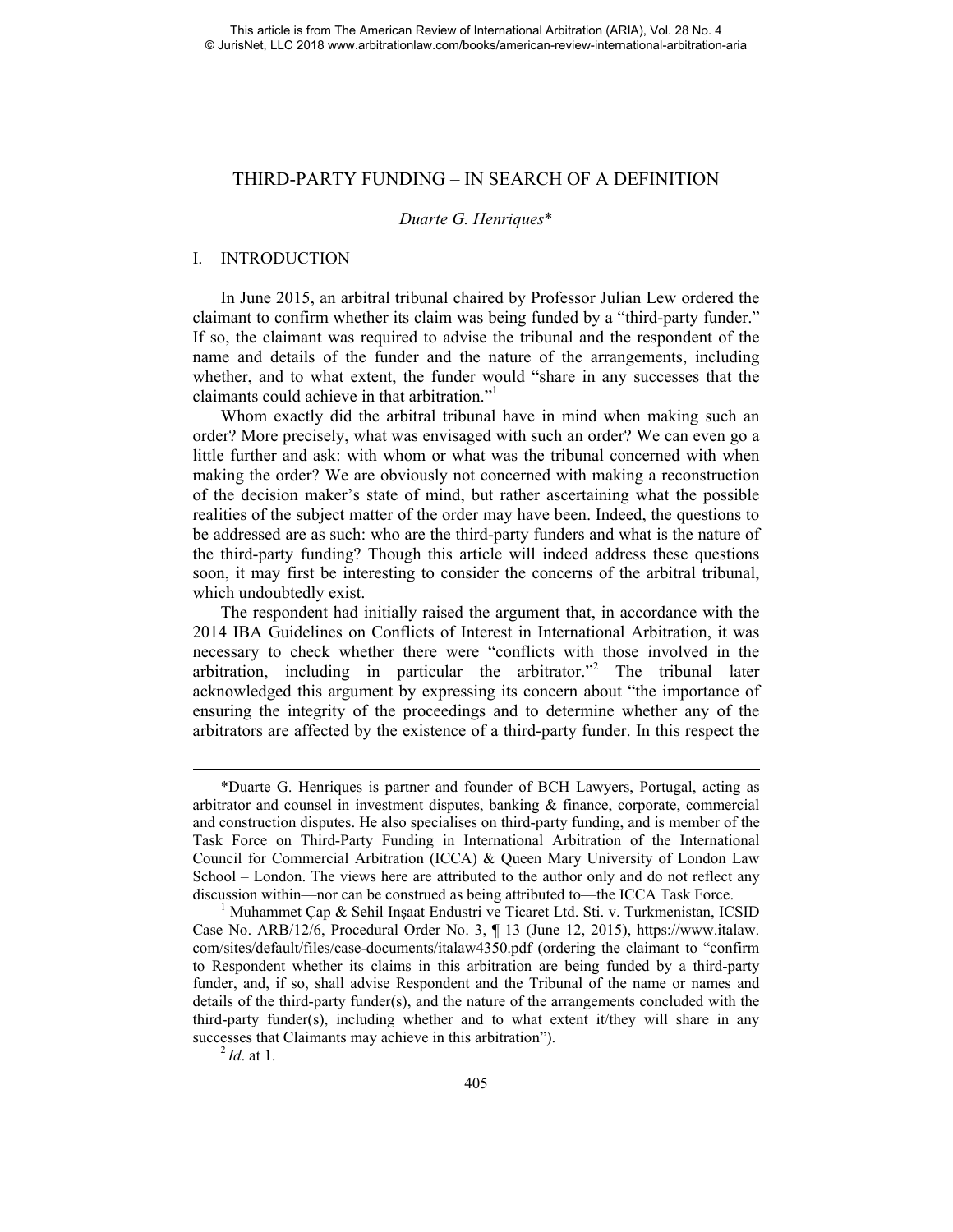Tribunal considers that transparency as to the existence of a third-party funder is important in cases like this."3 The arbitral tribunal also considered a second argument raised by the respondent: given the claimant's track record, the respondent was "considering making an application for security of costs because of its concern that a third-party funder may elect to withdraw at any time and […] may be able to evade a costs award in the event of an adverse decision."<sup>4</sup> Though the basis of such an application was unclear to the tribunal, it nevertheless showed sympathy "to the respondent's concern that if it is successful in this arbitration and a costs order is made in its favour, claimants will be unable to meet these costs and the third-party funder will have disappeared as it is not a party to this arbitration.*"*<sup>5</sup>

 It is also worth noting that the respondent had raised another concern—which ultimately the tribunal did not have to address—about the "actual owners of the claims in this arbitration."6 This question arose when the existence of a third-party funder to whom the claim had allegedly (or, better said, imaginatively) been assigned became apparent. Thus, in just a single case we can spot three of the different issues that have been generating so much public debate surrounding the third-party funding industry: conflicts of interests, security for costs, and ownership of the claim.<sup>7</sup> This observation appears straightforward and rather simple, yet an intriguing element is missing: which definition should be resorted to when ascertaining who and what a third-party would be? Further, in answering that question, what relevance (if any) should be given to the different concerns at stake?

 As such, concerns surrounding decisions related to third-party funding provoke discussion. This note addresses that discussion and endeavours to elaborate on the definitional aspects of third-party funding. In doing so, we will first of all address the situations arising from potential conflicts of interest.

### II. A DEFINITION FOR CONFLICTS OF INTEREST

An order to disclose the existence and further details of a third-party funding aims at avoiding any conflict of interest of the members of the tribunal and seeks to protect the integrity of the tribunal and the arbitral proceeding itself. The 2014 IBA Guidelines on Conflicts of Interest in International Arbitration provide a formula that aims to bring clarity to deciding "who" a third-party funder is and "what" constitutes third-party funding:

…any person or entity that is contributing funds, or other material support, to the prosecution or defence of the case and that has a direct

<sup>3</sup>*See id.* at 2. 4 *Id* 

<sup>&</sup>lt;sup>5</sup>*Id.* at 3. <sup>6</sup>*Id.* at 1.

Concerning the issue of the "*claim's ownership,*" *see* Jean-Christophe Honlet, *Recent Decisions on Third-Party Funding in Investment Arbitration*, 30 ICSID REV. 699 (2015). *See also* JONAS VON GOELER, THIRD-PARTY FUNDING IN INTERNATIONAL ARBITRATION AND ITS IMPACT ON PROCEDURE, 225-51 (2016).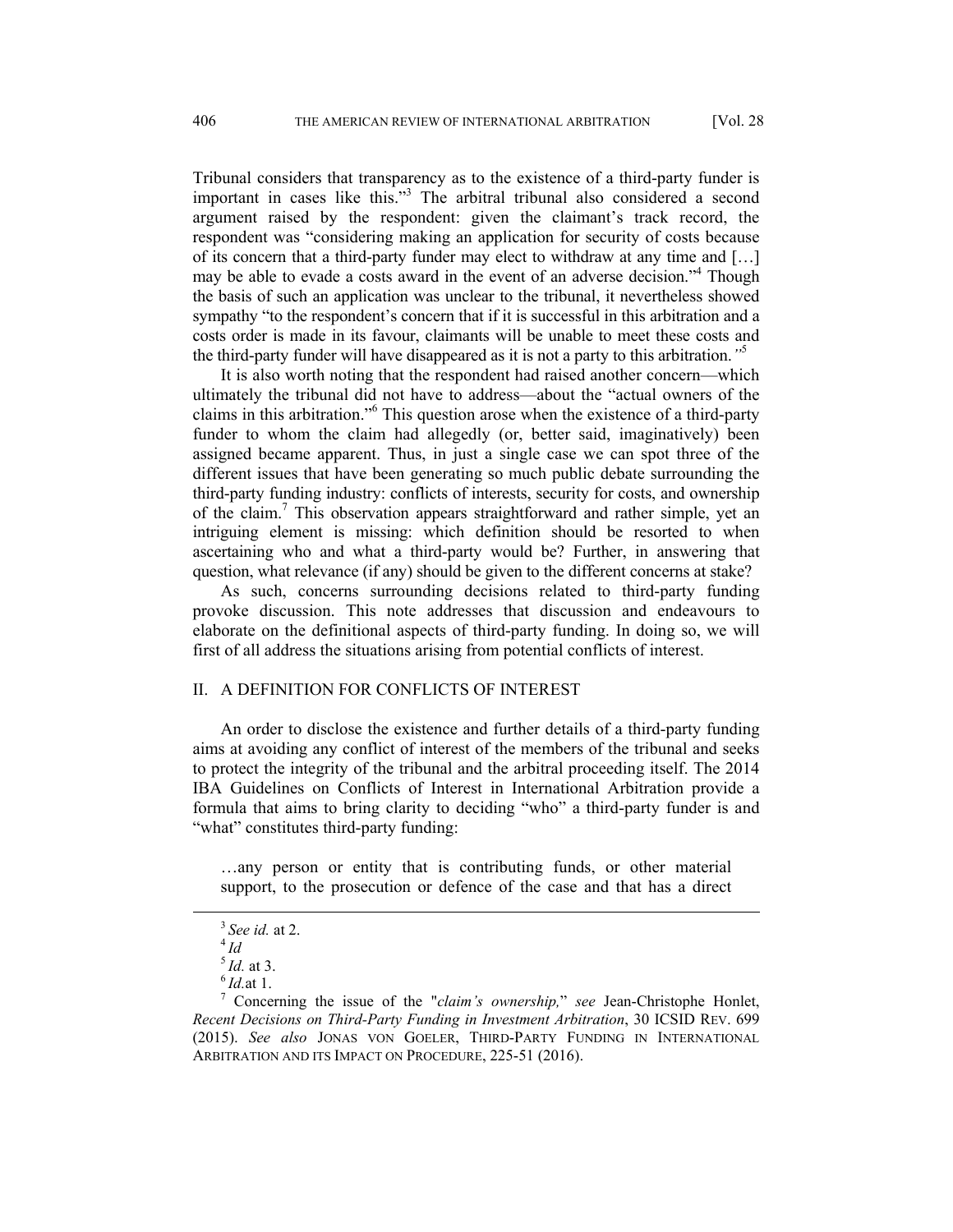economic interest in, or a duty to indemnify a party for, the award to be rendered in the arbitration.<sup>8</sup>

These guidelines were in fact considered in *Muhammet Çap & Sehil Inşaat Endustri ve Ticaret Ltd. Sti. v. Turkmenistan*, ICSID Case No. ARB/12/6, however this *explanation* may not be sufficiently accurate to cover every possible situation of the existing financial models. Bearing in mind that the standard seems to apply to "legal entities" only, one needs not a great deal of imagination to think of several examples where this *explanation* might fall short of accuracy.

For example, we may find entities providing funds to a party in a dispute because they have a political agenda to do so, as in the case of the Bloomberg Foundation and its "Campaign for Tobacco-Free Kids". In the investment arbitration brought by Phillip Morris against the Uruguayan government, the Bloomberg Foundation agreed to provide the respondent with external financial support.<sup>9</sup> This is a case of so-called "philanthropic" funding because, to the best of our knowledge, the Bloomberg Foundation holds no economic interest in the award nor holds any "*duty to indemnify a party*" even less so. It may, however, be that a member of the arbitral tribunal in that case is doing counselling work for that Foundation, or a partner in his law firm might have been appointed as arbitrator to an unrelated case brought by the Bloomberg Foundation, to name but a few instances in which a conflict of interest situation might occur.

A second example of an "economic interest free" funding would be the Gawker case<sup>10</sup>, likely qualified as a kind of "vindictive" litigation. In this case, the billionaire capitalist Peter Thiel was targeted as having bankrolled "Hulk Hogan" in his lawsuit against Gawker Media, in a claim that "Hogan" brought on account of the sex-tape scandal involving him and a friend's wife.11 However**,** Peter Thiel's had no pecuniary interest in the case and was seeking to destroy the Gawker media outlet. This revenge went back to the time when Gawker was persistently publishing rumours involving Peter Thiel's companies.<sup>12</sup> It is true that this case does not come from the arbitration realm, nor are motivations such as those existing in the two cases cited above common. They do, however, serve the purpose of illustrating how a third-party may be providing financial assistance to

 <sup>8</sup>  $^8$  Int'l Bar Ass'n, IBA GUIDELINES ON CONFLICTS OF INTEREST IN INTERNATIONAL ARBITRATION, 14-15 (2014), https://www.ibanet.org/Document/Default.aspx?Document Uid=e2fe5e72-eb14-4bba-b10d-d33dafee8918.<br><sup>9</sup> *See Government of Uruguay Taps Foley Hoag for Representation in International* 

*Arbitration Brought by Philip Morris to Overturn Country's Tobacco Regulations*, FOLEY HOAG LLP (Oct. 8, 2010)*,* http://www.foleyhoag.com/news-and-events/news/2010/ october/uruguay-taps-foley-hoag-for-representation.<br><sup>10</sup> Bollea v. Gawker Media, LLC 1325 F.2d 913 (M.D.Fla. 2012).<br><sup>11</sup> Id. at 1327.

<sup>&</sup>lt;sup>12</sup> See Ryan Mac, *This Silicon Valley Billionaire Has Been Secretly Funding Hulk Hogan's Lawsuits against Gawker*, Forbes Online, https://www.forbes.com/sites/ryanmac/ 2016/05/24/this-silicon-valley-billionaire-has-been-secretly-funding-hulk-hogans-lawsuitsagainst-gawker/#7b777a058d14, last accessed on 17 October 2017.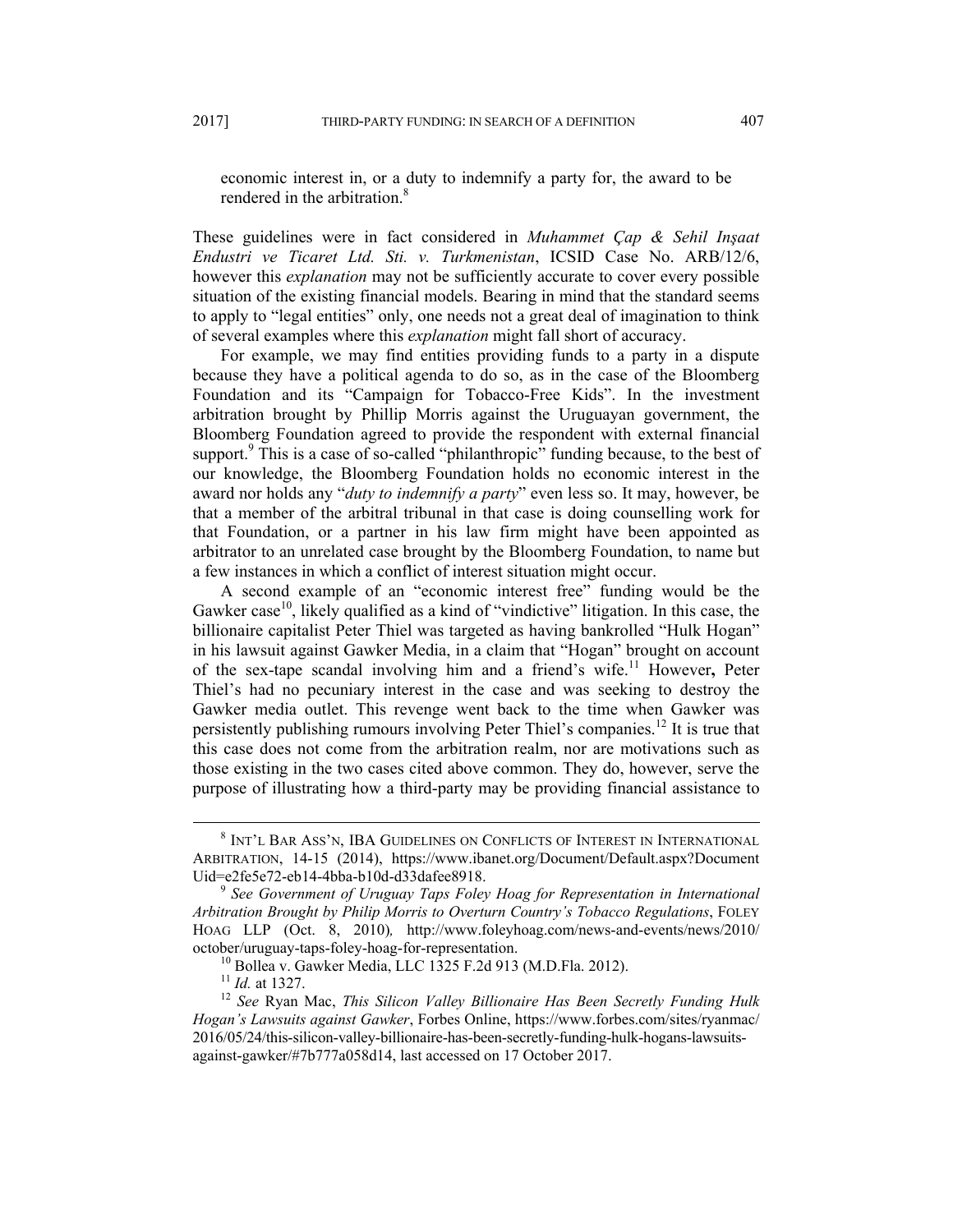one of the parties in a dispute, albeit with no economic interest in the final decision, yet still producing situations that may give rise to conflicts of interest.

At this point, further considerations are justified where the conflated phenomenon of third-party funding and the IBA Guidelines are concerned. In doing so, we assume that the IBA Guidelines on Conflicts of Interests are somehow the "*source*" which the vast majority of scholars, commentators and, in particular, decision-makers resort to when addressing the issue of conflicts of interests. Though the scope of this note does not allow us to go into too much detail, we may in any event summarise some short thoughts. The starting point is, of course, "Standard 6" of the Guidelines, which deals with the issue of "relationships" of the arbitrator.<sup>13</sup> It begins by considering the "identity" of the arbitrator and his or her law firm, and that the relevance of such identity must be considered in each individual case. Standard 6 further provides that:

The fact that the activities of the arbitrator's firm involve one of the parties shall not necessarily constitute a source of such conflict, or a reason for disclosure. Similarly, if one of the parties is a member of a group with which the arbitrator's firm has a relationship, such fact should be considered in each individual case, but shall not necessarily constitute by itself a source of a conflict of interest, or a reason for disclosure.<sup>14</sup>

It then moves to the section where third-party funding has surfaced, stating that:

If one of the parties is a legal entity, any legal or physical person having a controlling influence on the legal entity, or a direct economic interest in, or a duty to indemnify a party for, the award to be rendered in the arbitration may be considered to bear the identity of such party.15

As we have seen above, the explanation of this standard regarding the third-party funding phenomenon rests on the assumption that third-party funders (and insurers) may have "a direct economic interest in or a duty to indemnify a party for, the award to be rendered in the arbitration",  $16$  therefore falling short of capturing several situations.

On the one hand, by considering that a third-party funder is a person or entity having a "direct economic interest" in the award, it does not capture cases such as *Gawker* or Bloomberg Foundation. Further, it does not cover cases of funding provided by parent companies or affiliates, holding an indirect economic interest in the award (but not a controlling influence), and much less banks and financial institutions bankrolling parties in their day-to-day business (or even providing recourse funding to a claim), that do not hold any kind of control over the funded

<sup>13</sup> *See* INT'L BAR ASS'N, *supra* note 8. 14 *Id*. at 13. 15 *Id*. at 13. 16 *Id*. at 13.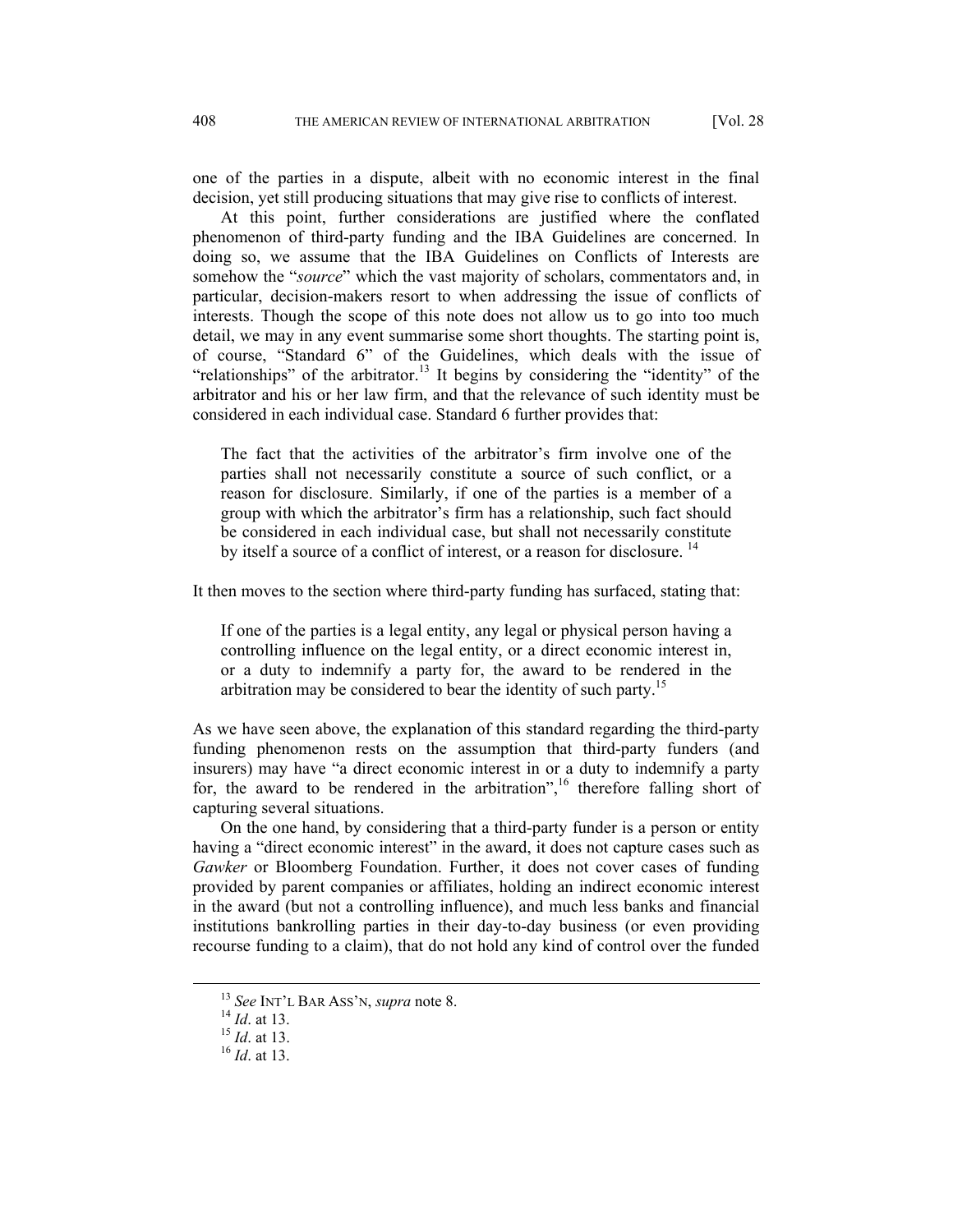party. On the other hand, by addressing parties that are "legal entities," it falls short of encompassing individuals that bring claims, for instance against host states, which is a situation not so unusual as it would appear at first glance. More to the point, when specifically addressing the third-party funders, the criterion seems to rest on the "direct economic interest" only, foregoing the "controlling influence." However, many business models related to the third-party funding industry should be covered by this standard, as they possess the potential to raise doubts as to the impartiality and independence of the decision maker.

We may conclude that the definition of third-party funding contained in the IBA Guidelines is limited. In principle, some cases that fall outside the scope of the IBA definitional provision ought to have been covered. Notwithstanding, what really should matter—and what raises concerns—is whether there exists an individual or legal entity providing funds in a manner:

[W]hich, from the point of view of a reasonable third person having knowledge of the relevant facts and circumstances, would give rise to justifiable doubts as to the arbitrator's impartiality or independence . . . [and whether those doubts] . . . are justifiable if a reasonable third person, having knowledge of the relevant facts and circumstances, would reach the conclusion that there is a likelihood that the arbitrator may be influenced by factors other than the merits of the case as presented by the parties in reaching his or her decision.<sup>17</sup>

Because the perception of the "sensibility" of the independence and impartiality of the arbitrator toward an external funding is so broad, one cannot address the concerns related to the third-party funding industry without resorting to a proportionally extensive definition. In other words, what is lacking where conflict of interest in third-party funding is concerned is a catch-all provision, so wide that every possible conflict of interest is analysed, not through the consideration of the existence of an external funding, but rather by considering a situation where the arbitrator may, from the point of view of a reasonable person, be influenced by other factors.

This consideration will render the definitional provision of Standard 6 almost useless and any definition of third-party funding, for the purposes of conflicts of interest, might be practically impossible to draw. The alternative, as suggested, is the consideration of a definition so wide that it covers every possible situation where a funding by an external party will produce "reasonable doubts" that the arbitrator may be influenced by external factors. This was precisely the result of the recent Note to Parties and Arbitral Tribunals on the Conduct of the Arbitration under the ICC Rules of Arbitration;<sup>18</sup> in particular, we can point to No. 20 which states that:

 $^{17}$   $Id.$  at 5.  $^{18}$   $Sec$   $\mbox{INT}^{\prime}$ L COURT OF ARBITRATION, NOTE TO PARTIES AND ARBITRAL TRIBUNALS ON THE CONDUCT OF THE ARBITRATION UNDER THE ICC RULES OF ARBITRATION (2017), https://iccwbo.org/publication/note-parties-arbitral-tribunals-conduct-arbitration.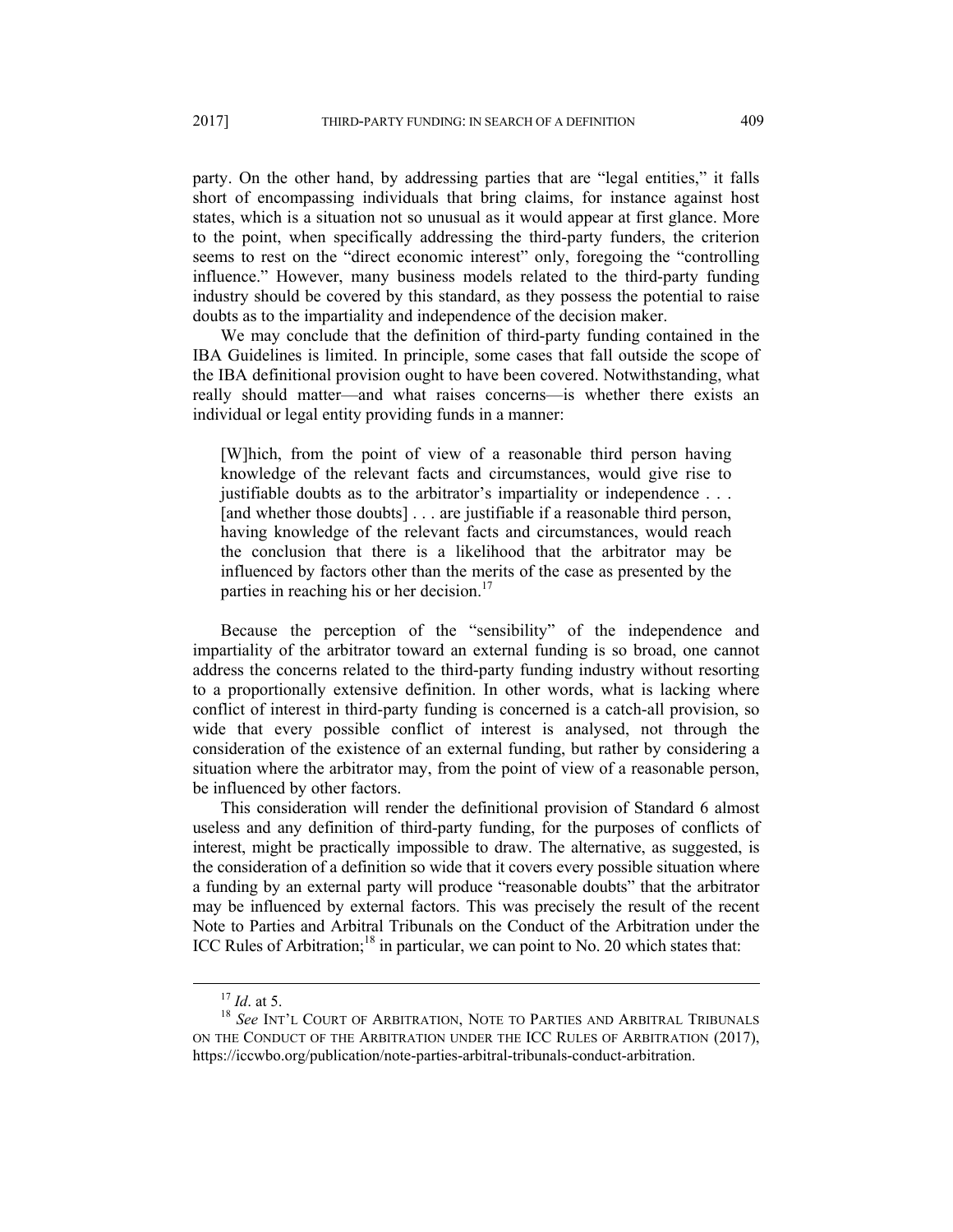Each arbitrator or prospective arbitrator must assess what circumstances, if any, are such as to call into question his or her independence in the eyes of the parties or give rise to reasonable doubts as to his or her impartiality. In making such assessment, an arbitrator or prospective arbitrator should in particular, but not limited to, pay attention to the following circumstances: . . . The arbitrator or prospective arbitrator or his or her law firm has a business relationship with one of the parties or one of its affiliates, or *a personal interest of any nature in the outcome of the*  dispute.<sup>19</sup>

We have so far addressed the impact of concerns relating to "*conflicts of interest*" in the task to find a proper definition of third-party funding, so let us now turn to the other concerns.

# III. A DEFINITION: COSTS AND SECURITY FOR COSTS

Virtually every reader will be aware of the now (in)famous case of *RSM v*  Santa Lucia.<sup>20</sup> By now, Gavan Griffith's words have travelled around the globe and third-party funding might now be described as a "business venture" led by "mercantile adventurers" that embrace the "gambler's Nirvana: Heads I win, and Tails I do not lose."<sup>21</sup> Let us forget about some of the particulars of the RSM case, as it contains extraordinary contours related to its record of non-compliance with costs orders in the past. The main point in this situation is that, in his assenting opinion, Gavan Griffith considered that the existence of a third-party funder entailed the presumption of impecuniosity and, thus, this impecuniosity led to an order for security for costs. Whilst some disputes arise as to whether the presumption of impecuniosity should lie on the claimant (in this particular case, on "*RSM*"), or rather on the respondent, and whether this presumption must be posited every time one of the parties is receiving financial support from a thirdparty funder, we may resume the initial question: for these purposes, who are third-party funders and what is third-party funding?

Assuming that a presumption of impecuniosity could, or should, be drawn each time a third-party funder provides financial support to a case—which is highly disputable and, in our view, the wrong conclusion—could the definition contained in the IBA Guidelines be applicable? To put it differently, is it to be presumed that each time a third-party funder holds a "*direct economic interest*" in the award to be made in favour of one party, the latter must be "*impecunious*"? What about a definition of third-party funding that dispenses with the "*direct* 

<sup>&</sup>lt;sup>19</sup> *Id.* at 5 (emphasis added). <sup>20</sup> *See* RSM Production Corporation v. Saint Lucia, ICSID Case No. ARB/12/10, Decision on Saint Lucia's Request for Security for Costs Incorporating Assenting Reasons of Gavan Griffith (Aug. 13, 2014), https://www.italaw.com/sites/default/files/casedocuments/italaw3318.pdf. 21 *Id*. at ¶ 12–14.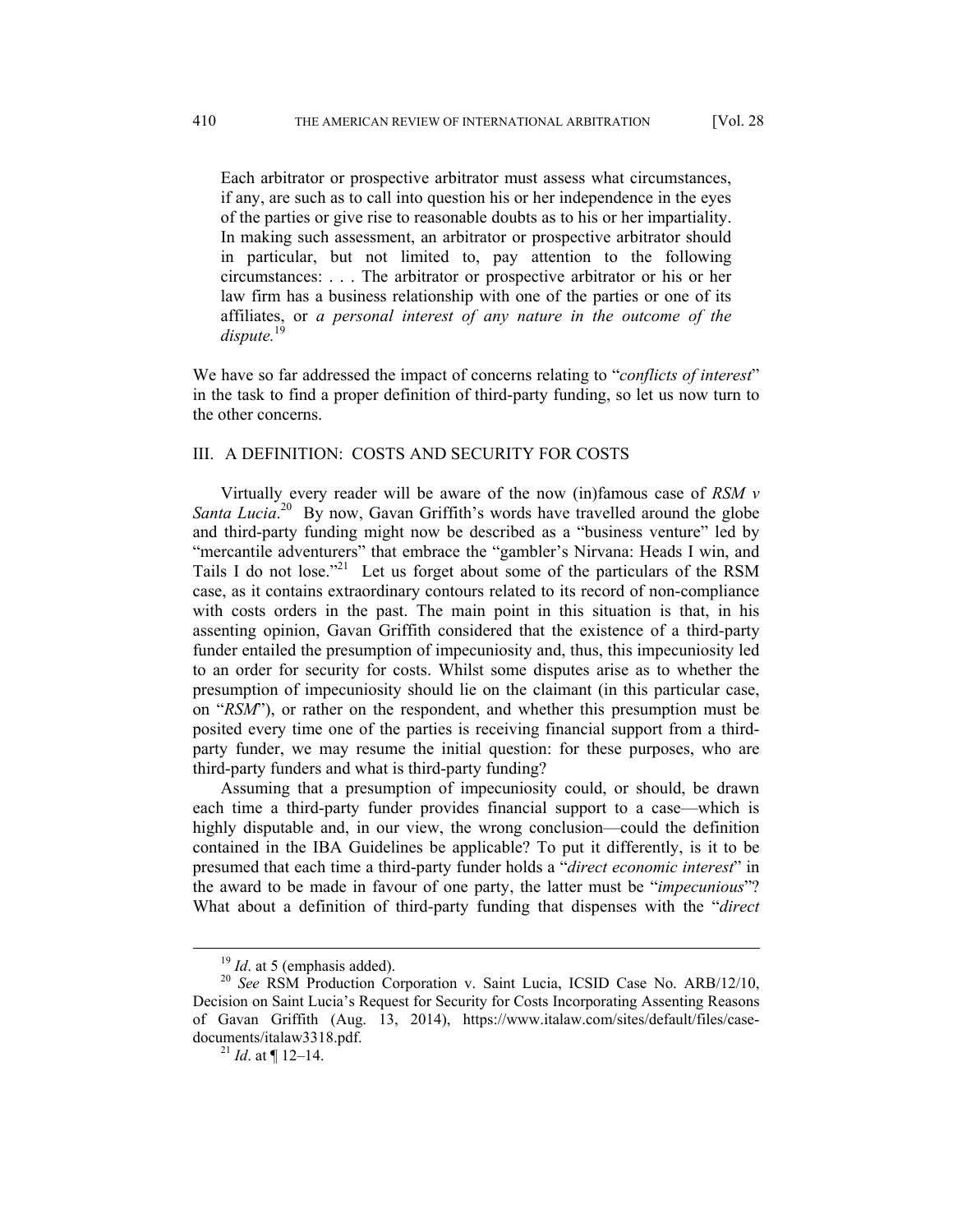*economic interest*" factor, for instance in the case of subsidiaries providing financing support to parent companies, or in the Bloomberg Foundation case? Is a party funded by those entities presumed impecunious?

Let us now touch upon a connected issue, which is that of cost orders. Under English law, a court judge is able to make third-party cost orders.22 It was in *Arkin v Borchard Lines Ltd.* that the court judge stated: "[w]here . . . the non-party not merely funds the proceedings but substantially also controls or at any rate is to benefit from them, justice will ordinarily require that, if the proceedings fail, he will pay the successful party's costs.<sup>723</sup> Similarly, during the now famous Excalibur case in 2014, the court judge ordered the external funder to pay the costs of the proceedings.<sup>24</sup> The Excalibur decision was confirmed on the  $18<sup>th</sup>$  of November 2016 by the Court of Appeal, with Lord Justice Tomlinson holding that: "[a] litigant may find himself liable to pay indemnity costs on account of the conduct of those whom he has chosen to engage  $-$  e.g. lawyers, or experts [who] may themselves have been chosen by the lawyers, or witnesses... The position of the funder is directly analogous."25 Again, these cases arose in the context of litigation before court judges who hold the power to order third parties to pay the costs of the proceedings. However, in the context of a possible extension of the arbitration clause to third-party funders – therefore extending the jurisdiction of the arbitral tribunal – this scenario may well be replicated in the arbitration setting.

This is perhaps not as bold a proposition as it appears, as the financing structure in the *Crystallex* case may show.<sup>26</sup> Tenor Capital invested in a complex financing structure, involving the arbitration Crystallex brought against Venezuela for the expropriation of the *Las Cristinas* mining. The funder financed the current operational activity of the Crystallex company, channelled funds exclusively attached to the financing of the claim against Venezuela<sup>27</sup> and appointed members to Crystallex's board of directors. Other aspects are also worth noting: the period of the loan (of \$36 million) was based on "Crystallex's arbitration counsel's assessment of the likely timing of a decision from the arbitral tribunal and collection of the award."28 The loans were to be used to "(i) repay an interim bridge loan of \$3.25 million advanced by Tenor with court approval of January 20, 2012 and payable on April 16, 2012, (ii) fees and expenses in connection with the facility, (iii) general corporate expenses of Crystallex including expenses of

 <sup>22</sup> *See* Senior Courts Act 1981, c. 54, https://www.legislation.gov.uk/ukpga/1981/54/ contents; *see also Civil* Procedure Rules 1998, § 45.2, https://www.justice.gov.uk/courts/ procedure-rules/civil/rules/part45-fixed-costs#rule45.2.<br><sup>23</sup>Arkin v Borchard Lines Ltd. [2005] EWCA (Civ) 655, [2005] CP Rep 39.<br><sup>24</sup> See Excalibur Ventures LLC v Texas Keystone Inc. [2014] EWHC (Comm) 3436.

<sup>&</sup>lt;sup>25</sup> See id.; see also Abu-Ghazaleh v. Chaul, 36 So.3d 691 (Fla. Dist. Ct. App. 2009).<br><sup>26</sup> Crystallex Int'l Corp. v. Venez., ICSID Case No. ARB(AF)/11/2, Award (Apr. 4, 2016).<br><sup>27</sup> Crystallex (Re), 2012 CanLII 2012 O.N.C.A. 404, (Can. Ont. C.A.) (referred to by

the Canadian Court as the "*pot of gold*"). 28 *See id*. at 11.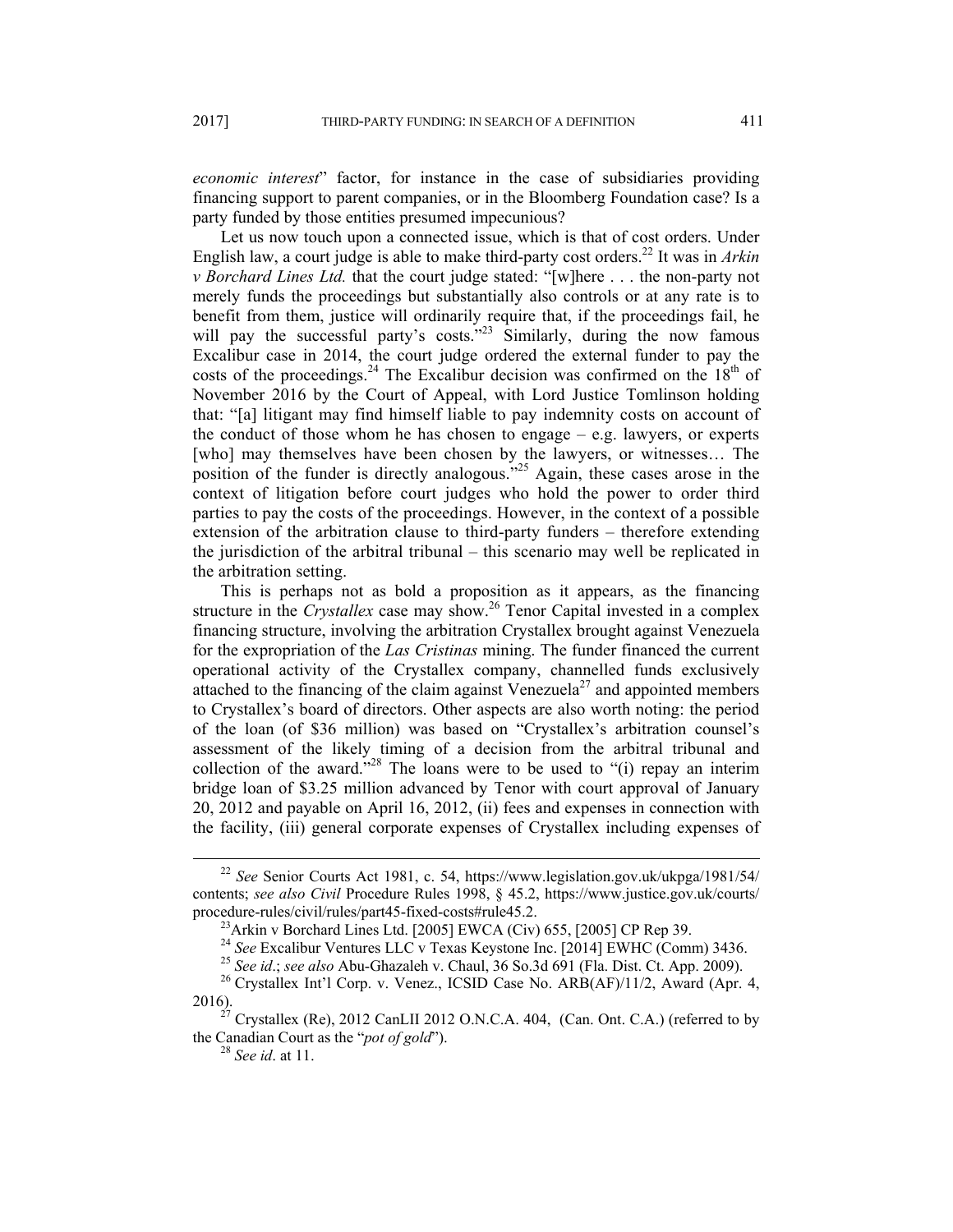the restructuring proceedings and of the arbitration in accordance with cash flow statements and budgets of Crystallex approved by Tenor from time to time."<sup>29</sup> In return, Crystallex would pay Tenor "a \$1 million commitment fee, \$35 million of the loan amount would bear PIK interest (payment in kind, meaning it is capitalized and payable only upon maturity of the loan or upon receipt of the proceeds of the arbitration) at the rate of 10% per annum compounded semiannually" and Tenor would "receive additional compensation equal to 35% of the net proceeds of any arbitral award or settlement, conditional upon the second tranche of the loan being advanced."<sup>30</sup>

Finally, "Tenor DIP facility also provides for the governance of Crystallex to be changed to give Tenor a substantial say in the governance of Crystallex. More particularly: (a) Crystallex shall have a reduced five person board of directors, being two current Crystallex directors, two nominees of Tenor and an independent director selected by agreement of Crystallex and Tenor."<sup>31</sup>

The extension of the arbitration clause has already been thoroughly analysed by others.32 Generally speaking, the extension of the arbitration clause to third parties has been admitted when some kind of connection between the parties and the whole agreement may be observed. Such connections will be inter alia the "involvement in the negotiations, execution, performance or termination of the agreement, thus forming a community of interests with respect to the business transaction."33 What better example than Crystallex could be put forward to demonstrate a direct and rather intense involvement of a third party in the legal relationship underlying the arbitration and in the arbitration itself?

If postulated at the appropriate procedural time, and if the applicable set of rules (legal and institutional) allows the joinder of third parties, a case such as Tenor / Crystallex could lead to a situation where the funder could have become responsible for costs and even for any indemnity based damages award. The consideration of such a result could also be replicated in the context of some jurisdictional objections that have been raised in the investment arbitration setting,

<sup>&</sup>lt;sup>29</sup> *Id.* at 11.<br><sup>30</sup> *Id.* at 12.<br><sup>31</sup> *Id.* at 12.<br><sup>32</sup> BERNARD HANOTIAU, COMPLEX ARBITRATIONS: MULTIPARTY, MULTICONTRACT, MULTI-ISSUE AND CLASS ACTIONS, 8 (Kluwer Law International 2005). 33 *See* Duerte G. Henriques, *The Extension of Arbitration Agreements: A "Glimpse" of* 

*Connectivity*, 32 ASA Bulletin 12 (2014). In this respect, the Peruvian Arbitration Act contains a very interesting example of a law expressly admitting the extension of the arbitration clause building on the theoretical basis developed by scholars, commentators and case law: "*El convenio arbitral se extiende a aquellos cuyo consentimiento de someterse a arbitraje, según la buena fe, se determina por su participación activa y de manera determinante en la negociación, celebración, ejecución o terminación del contrato que comprende el convenio arbitral o al que el convenio esté relacionado. Se extiende también a quienes pretendan derivar derechos o beneficios del contrato, según sus términos*" (Art. 14 of Law Decree No. 1071 of July 190, 2008).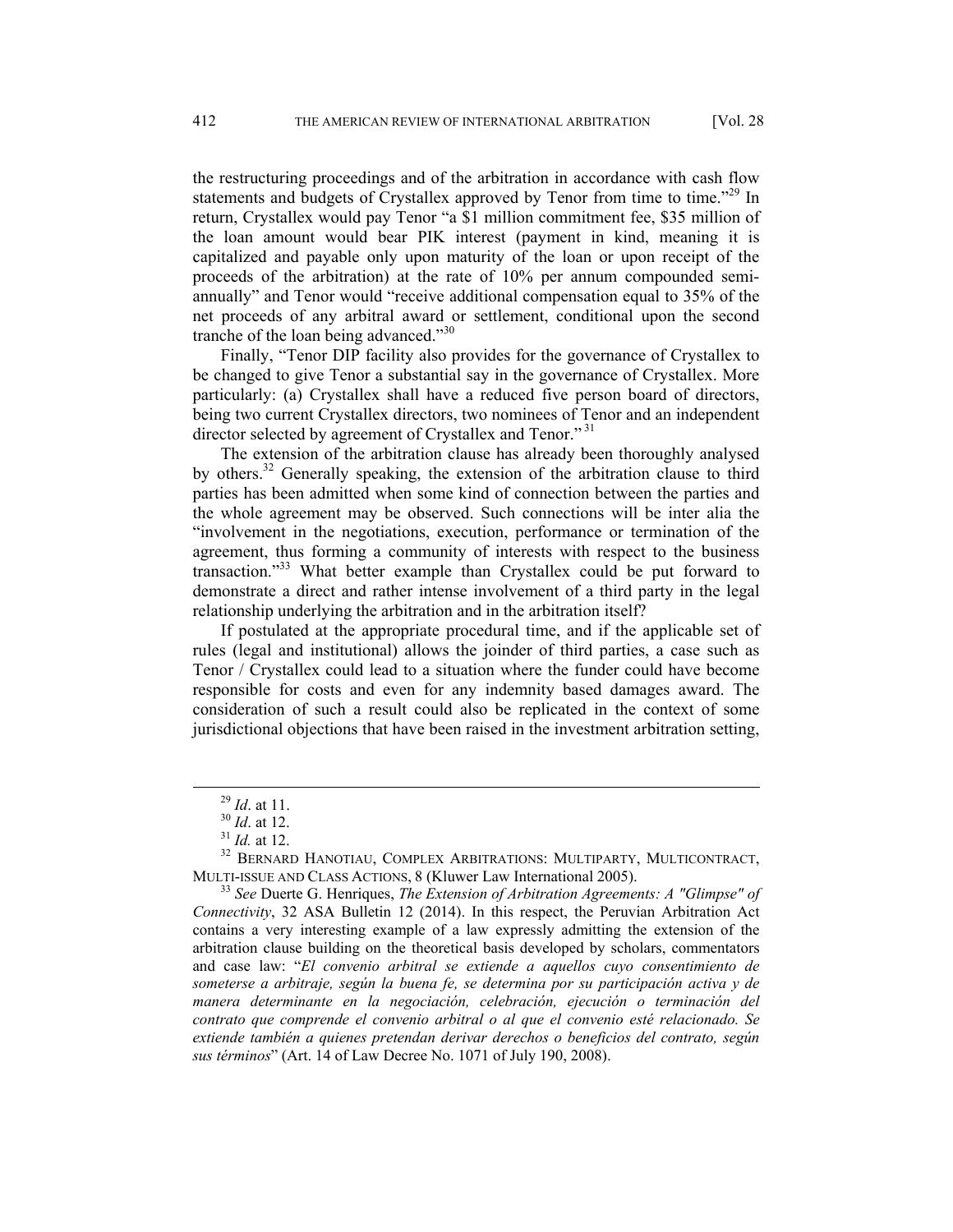concerning the question of the "claim's ownership".<sup>34</sup> Since we are now addressing the definition of third-party funding from the perspective of the concerns attached to this phenomenon, after looking at the Crystallex case we would easily concede in suggesting a definition where the "control" of the claim and even the possible "extension of the arbitration clause" would be erected as requisites for there to exist such a financing structure. Accordingly, we could suggest a definition such as, for instance:

Third-party funding is an agreement whereby a natural or legal entity provides financing resources to a party, in such terms that will allow or entail the extension to the funder of the arbitration clause, and having a retribution such as the repayment or a benefit (financial or otherwise) from or linked to an award rendered in the arbitration.<sup>35</sup>

Yet, if such a definition were to be applied within the context of the issues related to conflicts of interest, the outcome would certainly be an extremely narrowed criterion. Only few would meet the definitional threshold. Conversely, a definition such as the one set forth in the IBA Guidelines would be extremely broad to address the concerns related to costs and security for costs. Thus, a possible approach to provide for a definition of third-party funding would be to adopt not only one, but rather several definitions, depending on the issues at stake (that is, one definition for conflicts of interests and one other completely different definition for the purposes of the security of costs and costs allocations). In any event, let us look now at another issue related to the third-party funding.

## IV. THIRD-PARTY FUNDING AND PRIVILEGE

Another very important area where the definitional task may prove to be an intricate matter to deal with is where the exception of privilege (or confidentiality) arises in international arbitration. When a funder makes a decision of investment, it has access to a large scale of documents and other evidence. It not only assesses all the evidence and documents, but also makes an analysis of the strengths and weaknesses of the case, produces internal memoranda and discusses the case with the funded party and its counsel. The opponent might well be tempted to ask the tribunal to order the funded party to produce those documents and materials. The temptation can be even greater if the opponent has received a decision of "noninvestment" by the potential funder.

In some jurisdictions, it will be hard to argue the exception of disclosure (or confidentiality) as it might be provided in their procedural rules that the parties and even third-parties have the duty to cooperate with the court (and also with the arbitral tribunal) in the truth-finding task. Other jurisdictions, however, expressly

 <sup>34</sup> *See* Jean-Christophe Honlet, *Recent Decisions on Third-party Funding in Investment Arbitration*, 30 ICSID Rev. 699 (2015).<br><sup>35</sup> (emphasis added).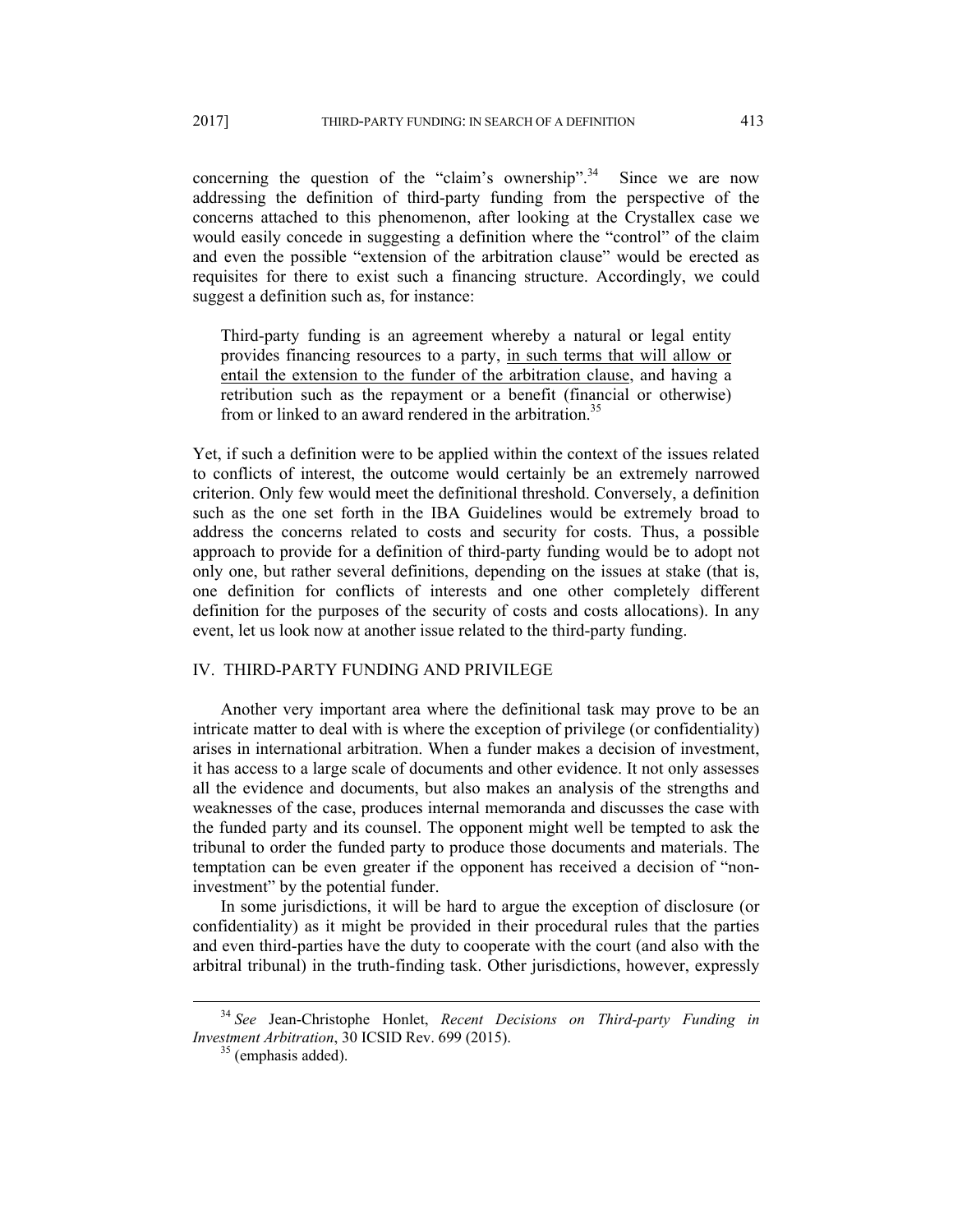allow the application of the disclosure exception on the "common interest" or privileged information doctrines. Those are the cases of the common-law jurisdictions such as the U.S. and the U.K.. In any event, even in those jurisdictions there are exceptions to the application of those doctrines. For instance, in *Leader Techs. Inc. v Facebook, Inc.*<sup>36</sup> the court judge considered that the attorney-client privilege is waived if privileged materials are disclosed to third parties. The court judge thus concluded that the information that had been exchanged between Leader and its potential funder was not covered by the attorney-client privilege exception, and the "common interest" doctrine would not apply because a funding agreement had eventually not been concluded.<sup>37</sup> The heated debate that followed this decision did not produce a clear picture as to the meaning of "common interest", particularly as to the need of existing a common identical interest or a mere common commercial interest.

Conversely, in *Devon IT, Inc. v IBM Corp.*<sup>38</sup> the court judge considered not only the existence of a non-disclosure agreement, but more importantly the existence of a "shared common interest in litigation strategy" to be sufficient grounds to apply the privileged information exception. The court further considered that:

Burford and Devon now have a common interest in the successful outcome of the litigation which otherwise Devon may not have been able to pursue without the financial assistance of Burford.<sup>39</sup>

Hence, the question that arises is whether any third-party funding structure would be sufficient grounds to uphold the "privilege" exception. To put differently, if third-party funding structures produce a "common interest" between funder and funded party, what must third-party funding be? Would the definition of the IBA Guidelines be sufficient to find a common interest?

### V. THE COMPLEXITY OF FINDING A PROPER DEFINITION

 The examples provided above show how hard the task of finding a comprehensive and structured definition may be. Other reasons for this complexity may be found in the launch paper of the "ICCA – Queen Mary Task Force on Third-Party Funding",<sup>40</sup> where William 'Rusty' W. Park and Catherine A. Rogers noted a "significant disagreement about the exact nature of third-party funding" among the members of the Task Force. Consistent with these views is

<sup>&</sup>lt;sup>36</sup> Leader Techs., Inc. v. Facebook, Inc., 719 F. Supp. 2d 373, 376 (D. Del. 2010).<br><sup>37</sup> *See id.* at 376-77. <br><sup>38</sup> Devon IT, Inc. v. IBM Corp., No. CIV.A.10-2899, 2012 WL 4748160, at \*1 (E.D.

Pa. Sept. 27, 2012). 39 *Id*. at \*1 n.1. 40 *See* William Park & Catherine A. Rogers, *Third-Party Funding in International Arbitration: The ICCA Queen-Mary Task Force*, Austrian Yearbook on International Arbitration 113, 116 (2015).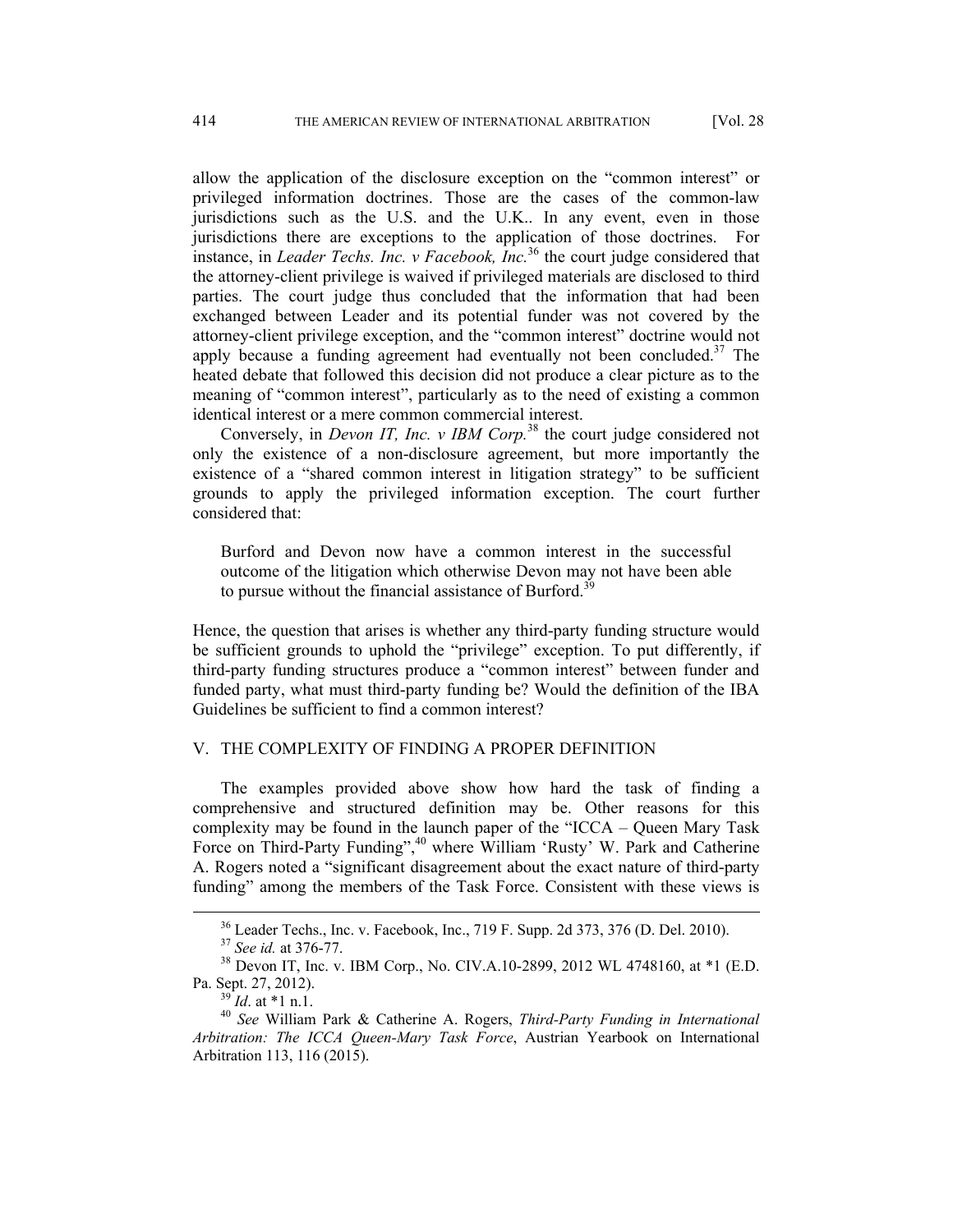the dissenting opinion of Edward Nottingham in *RSM v Santa Lucia*: "[…] indeed, how is third-party funding defined? Would an insurance contract under which a State financed the defence of a case fit the definition? $"$ <sup>41</sup>

 To make things even worse, the notion or definition of third-party funding may be found in a vast array of legal instruments and doctrinal works dedicated to this business model. With no intent to exhaust the list, we may provide a few examples. For instance, Article 2 of the European Union-Vietnam Free Trade Agreement states that:

"Third-party funding" means any funding provided by a natural or juridical person who is not a party to the dispute but who enters into an agreement with a disputing party in order to finance part or all of the cost of the proceedings in return for a remuneration dependent on the outcome of the dispute or in the form of a donation or grant.<sup>42</sup>

The European Union's proposal for Investment Protection and Resolution of Investment Disputes under the Transatlantic Trade and Investment Partnership (TTIP), and the Comprehensive Economic and Trade Agreement between Canada and the European Union (CETA) contain verbatim provisions as to the definition of third-party funding. A further example may be found in Art. 2 of the Code of Conduct of the Association of Litigation Funders of England and Wales, which sets forth that:

A litigation funder has access to funds immediately within its control, including within a corporate parent or subsidiary; or acts as the exclusive investment advisor to an entity or entities having access to funds immediately within its or their control, including within a corporate parent or subsidiary […] to fund the resolution of disputes […] in return the Funder [...] receives a share of the proceeds if the claim is successful (as defined in the LFA); and (2.6) does not seek any payment from the Funded Party in excess of the amount of the proceeds of the dispute that is being funded, unless the Funded Party is in material breach of the provisions of the LFA. $^{43}$ 

Scholars and commentators have also provided different definitions. For instance, Catherine Rogers defines third-party funding as:

<sup>&</sup>lt;sup>41</sup> See RSM Production Corporation v Saint Lucia, ICSID Case No. ARB/12/10, Award, ¶19 (Aug. 12, 2014) (Notthingham, dissenting).<br><sup>42</sup> See Free Trade Agreement, Eur. Union-Viet., ch. 8, sec. 2, art. 2, Jan. 2016.<br><sup>43</sup> See The Code of Conduct for Litigation Funders, Article 2 (January 2014),

http://associationoflitigationfunders.com/wp-content/uploads/2014/02/Code-of-conduct-Jan-2014-Final-PDFv2-2.pdf, last accessed on 14 January 2017.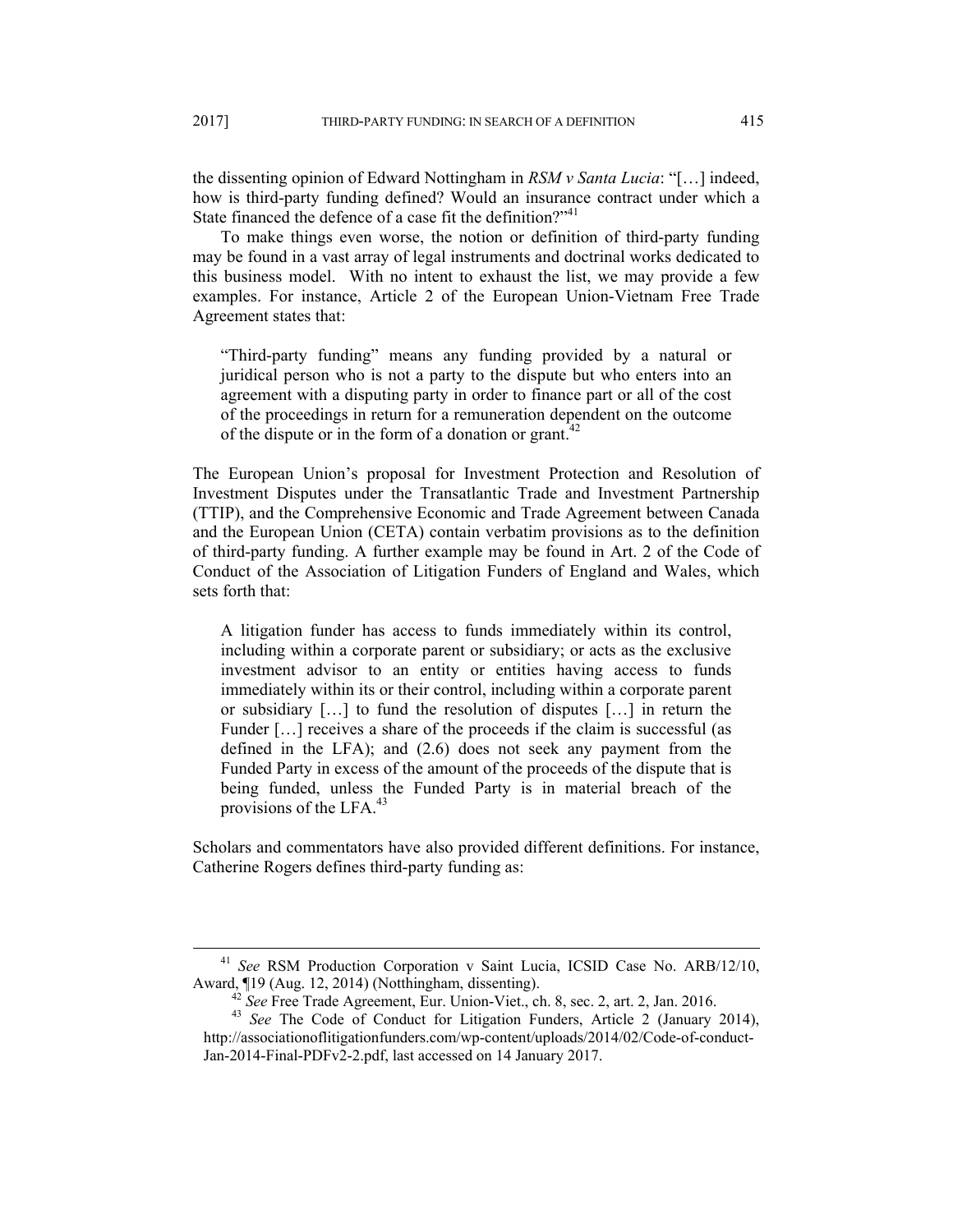[...] the financing of an arbitration by a party who has no preexisting interest in the dispute, usually on the basis that, if the funded party is successful in the dispute, the funder will be paid out of the proceeds of any amounts recovered as a consequence of the dispute, often as a percentage of the recovered amount.<sup>44</sup>

Yves Derains<sup>45</sup> and Victoria Shannon,<sup>46</sup> amongst many others, follow the same pattern of identifying the common structure of third-party funding as a model of financing a claim by an external unconnected party to that claim, against a percentage of the proceeds, a success fee, or a combination of the two. The aim of this note is not to draw a complete picture of the existing definitions, let alone a scientifically elaborated definition of third-party funding, but rather to lay down a few remarks that will enable further elaboration on the topic and will possibly help in finding a proper definition. In doing so, it may turn viable to posit a few criteria that will necessarily lead to exclude some forms of financing disputes from the scope of the modern third-party funding business model. In any event, all of this must be seen only as a work in progress and does not pretend to exhaust the study and discussion of this subject matter.

On the other hand, we are not concerned in making a historic reconstruction of the financing of claims industry, and even less so to affirm which form of financing is prevalent in the market.  $47$  As a matter of fact, we will be concentrated on the modern models of financing provided by entities external to claims, which are considered in several recent decisions made by arbitral tribunals, and are under scrutiny by scholars and commentators across the globe. Lastly, an important note must be made here: this article does not aim to classify the third-party funding from a legal view point. Indeed, we do not intend to provide an answer to questions such as: is third-party funding a "partnership", a "joint-venture", or a "gaming or wagering" (jeu et pari) contract? Is it a different type of contract, or is it rather a "tertius genus"? The scope of this article will not allow us to delve deeply into this and therefore, we must leave that task for another occasion.

 <sup>44</sup> *See* CATHERINE ROGERS, ETHICS IN INTERNATIONAL ARBITRATION Ch. 5 (Oxford University Press 2014). 45 *See* Yves Derains, *Foreword to* BERNARDO M. CREMADES & ANTONIAS

DIMOLITSA, *THIRD-PARTY IN INTERNATIONAL ARBITRATION* (ICC DOSSIER), 5 (Bernardo

M. Cremades & Antonias Dimolitsa eds.) (2013). 46 *See* VICTORIA SHANNON & LISA B. NIEUWVELD, THIRD-PARTY FUNDING IN INTERNATIONAL ARBITRATION, (Kluwer Law International 2012), at 3; *see also* Maya Steinitz, *Whose Claim is This Anyway? Third-Party Litigation Funding*, 95 Minn. L.

<sup>&</sup>lt;sup>47</sup> For instance, James Clanchy reports that "*Freight, Demurrage and Defence (FD&D) Clubs*" have been "*major funders of claims in international arbitration for more than 125 years"*, in blog post *Third-party Funding in Arbitration: The First 125 years*  (May 17, 2016), http://blogs.lexisnexis.co.uk/dr/third-party-funding-in-arbitration-thefirst-125-years/ (last visited Nov. 5 2017).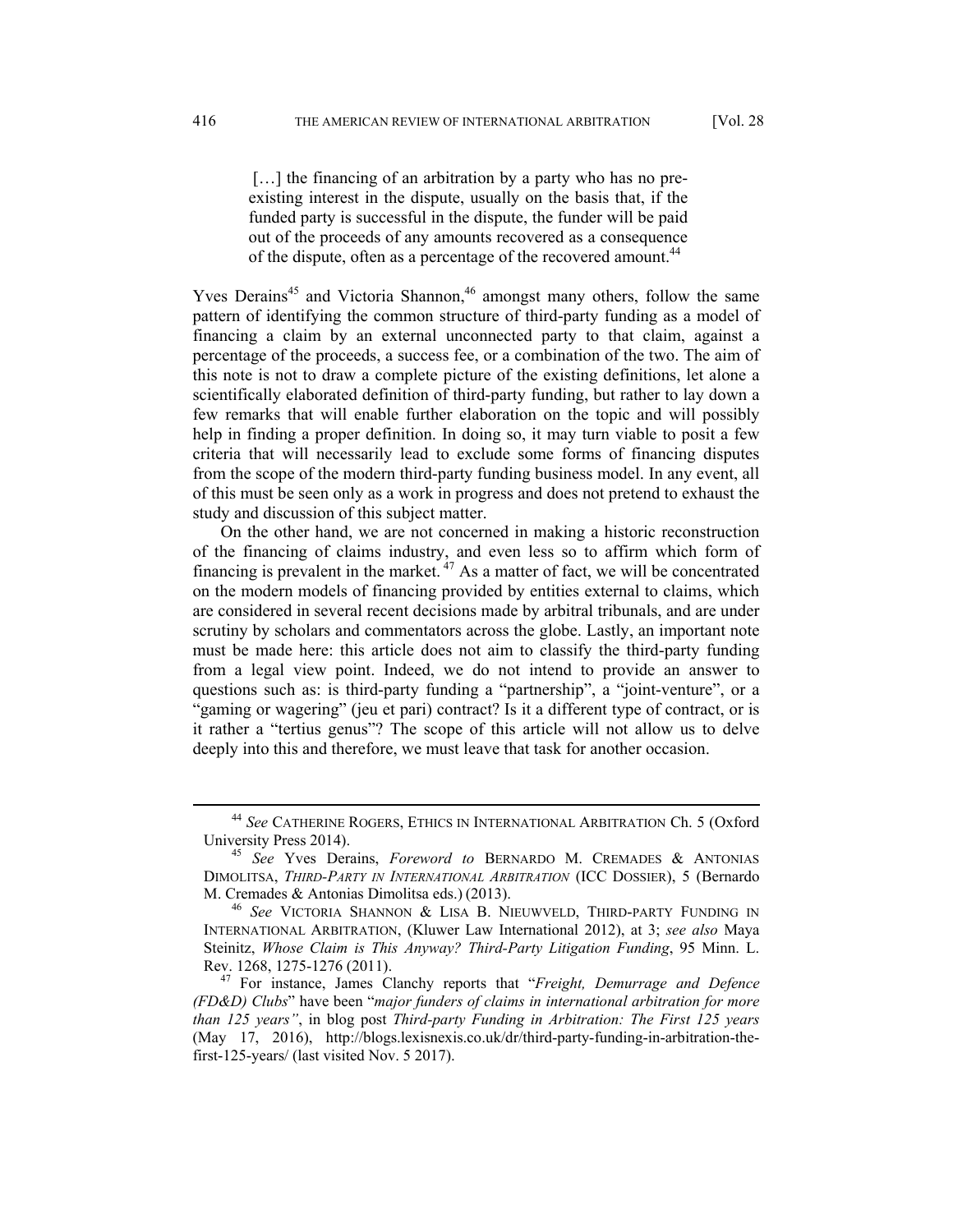# VI. THE DEFINITIONAL TASK: DO WE NEED TO DEFINE?

When embracing the task of defining third-party funding, there are a few initial disquietudes that arise. First, why do we need to define? Secondly, should we define "who" or rather "what"? Finally, how should we define? These are questions that we will endeavour to answer in the next sections. We assume that the subject-matter of the definition is a business model of the "real life" named "third-party funding". This assumption prompts the question: is it really necessary to define or conceptualize this business model? On one hand, this need will arguably only arise if its "notion" lacks legal certainty and if its application in real life does not warrant equality of criteria (and, therefore, if it has been producing different outcomes to particular similar cases). In other words, definition is needed if reasons of legal certainty and equality of process require doing so. One can hardly deny the existence of third-party funding as a fact of the real life, $48$  and much less the references to it in rules, case law and legal practice. Therefore, the next question is whether this notion of third-party funding has been (and is being) treated equally in all cases and, consequently, whether legal certainty is needed in this respect. We assume that the examples provided above demonstrate that lack of legal certainty.

However, other reasons will justify the need for a definition. Indeed, adjacent to these lines runs an anticipated notion of need for regulation – whether this "regulation" will assume the vest of legal rules, codes of ethics, guidelines or mere recommendations is yet to be concluded. We should entertain no doubts with regard to the fact that the industry of financing litigation and arbitration has been seeing a real burst in the past few years, giving rise to a modern model of financing disputes. Along with this phenomenon, a host of concerns (ethical, economic, legal, cultural and the like) have arisen, some of which with political and public dimensions. Arguably, the service of justice may not be "commoditised" so easily and this particular "market" should not be an unregulated "no man's land". After all, at its various levels, justice in general and more particularly in arbitration is subject to numerous layers of regulation. Why shouldn't third-party funding be regulated, at least to level the playing field? The above is the line of reasoning commonly used in public debates and commentary works. It will not be discussed here in detail, but merely observed as a token of the central issue: one cannot pretend to regulate without defining. Finally, the issues noted above show that a particular (social, economic, cultural, etc.) archetype of the real life raises several kinds of concerns which perforce the intervention of the regulator in order to achieve one or more goals, such as the mere regulation of that

<sup>&</sup>lt;sup>48</sup> This observation is not so misplaced as it might initially be thought because there are some players in the market, namely third-party funders, that simply deny the existence of third-party funding and prefer to speak about vague notions of "*litigation finance*" or even "*alternative finance*" as a means of working around the hindrances they face when confronted with recent decisions.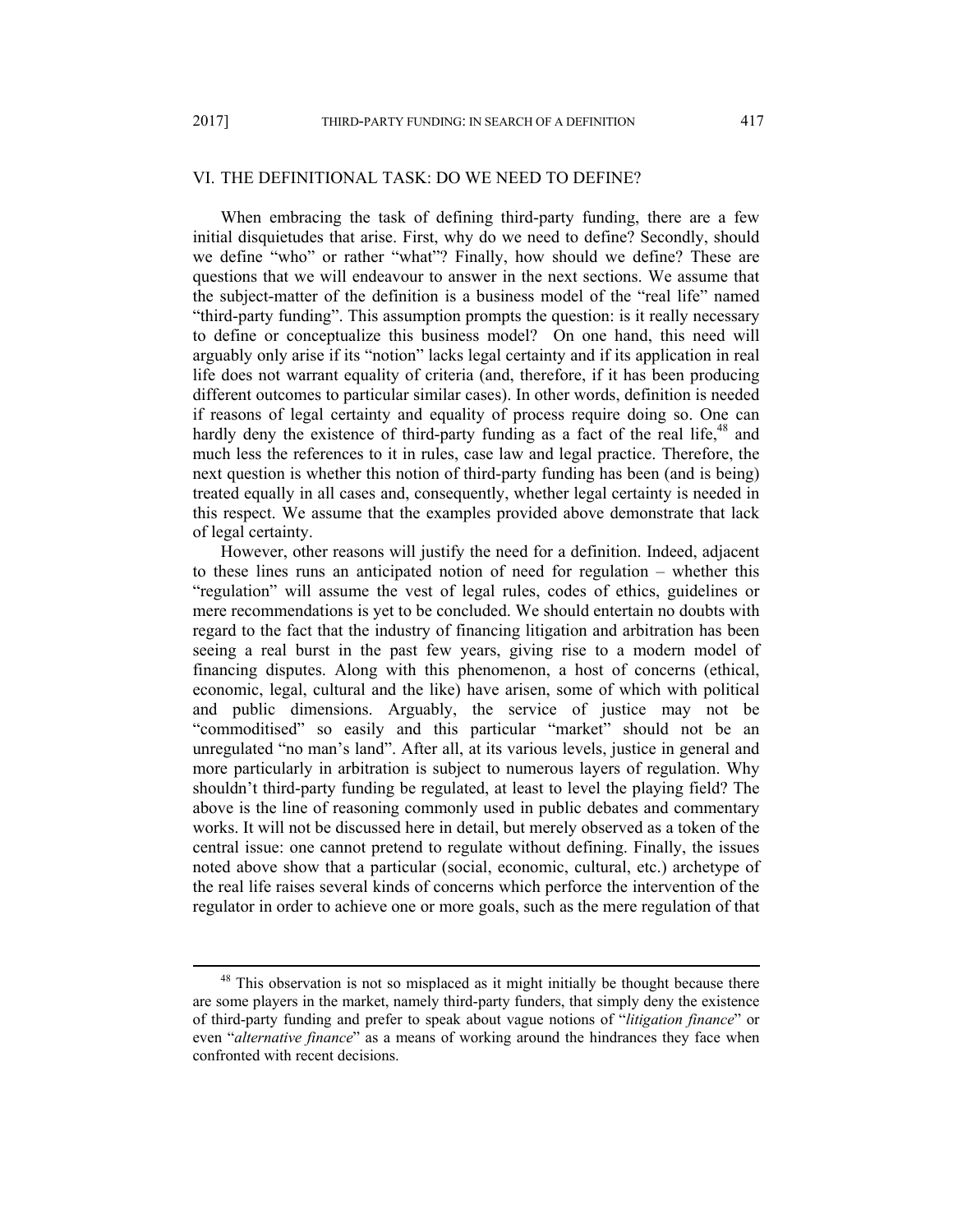archetype, its submission to a tax regime, or even its prohibition. Hence, the definition would be paramount to such kinds of intervention.

#### VII. METHODOLOGICAL MISCONCEPTION?

Before moving to the next steps, one should point out one kind of (arguably) methodological misconception. As a matter of fact, we often witness the confusion between the "players" (the "actors") and the activity consisting of thirdparty funding, in terms of using indiscriminately one or the other, or even both at the same time and in the same context. Consistent with this approach is another confusion, which is also often seen, consisting of extrapolating the definition of "third-party funding" from the activity(ies) carried out by a "third-party funder" labelled as such, thus excluding from that definition third-party funding carried out by entities not labelled as "third-party funders." Another similar misconception that is often seen results when the concept of a "third-party funder" is extrapolated from the activities typically associated with "third-party funding", thus excluding from the notion of "third-party funder" those entities that carry out other activities (such as equity investments) different from the pure "third-party funding", even though they actually carry out "third-party funding" as well.

Furthermore and alternatively, instead of allowing the extrapolation towards a definition, these misconceptions have given ground to posit the inexistence of third-party funders and third-party funding as such. It may now seem superfluous and even foolish to pretend that a third-party funder is a non-existent entity, and that third-party funding is a non-existing activity. It doesn't seem to be arguable either that such a conclusion arises from the fact that numerous players in the banking and financial industry, which are not labelled as "third-party funders", do precisely what is described by scholars and commentators as "third-party funding." Neither seems to be reasonable to press to that conclusion on account of the fact that the players typically named as "third-party funders" do much more than what is usually assigned to "third-party funding".

These conclusions are manifestly flawed and obviously stem from a "selfdefinition" approach. They rely on the assumption that "third-party funding" is what (and only what) "third-party funders" do, and that a "third-party funder" is who (and only who) carries out an activity labelled as "third-party funding". Moreover, they are grounded on a "personification" of an activity, that is, that the notion of "third-party funding" may only exist where a "third-party funder" carries out an activity classified as "third-party funding". Evidently, "third-party funding" is not all that "third-party funders" do, because "third-party funders" are allowed to pursue many activities other than "third-party funding" and numerous entities, other than those labelled (or "self-labelled") traditionally as "third-party funders", do "third-party funding" as well. These considerations perforce immediately that the "image" of an entity carrying out a particular activity should be left outside the equation implicated in this task.

Indeed, the crucial task resides in defining a specific activity ("what"), rather than focusing on the entity "who" might undertake such activity. Once finished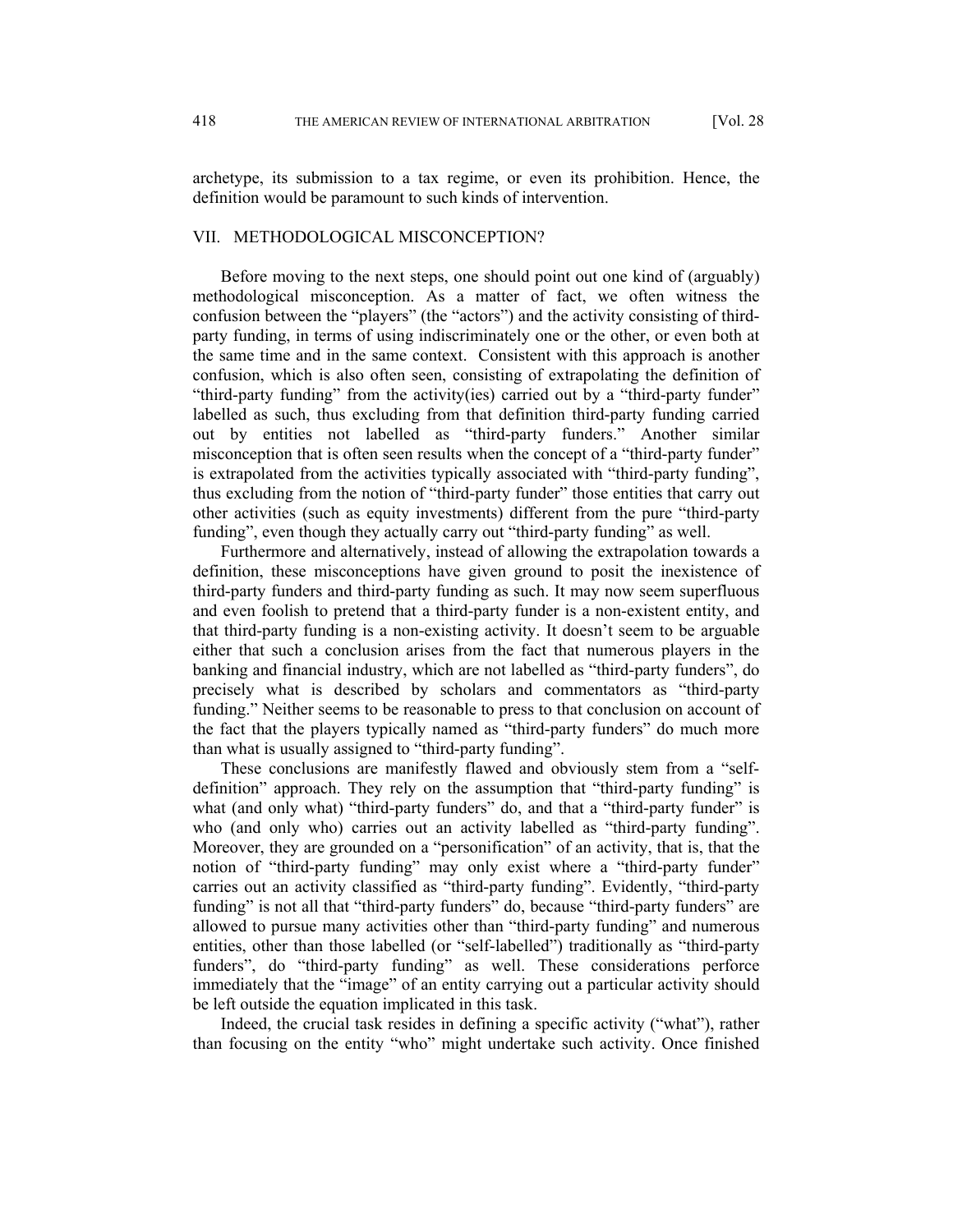the task of defining "what" third-party funding is, determining "who" third-party funders are will be self-evident. The tricky task is, therefore, to define a particular activity – a particular business model of "third-party funding". Once we successfully accomplish that task, we might readily concede that "third-party funders" are those entities carrying out the activity of "third-party funding", even though they are allowed to pursue other totally unrelated business.

# VIII. DEFINING "WHAT"?

We argued above that there is something out there to define. What is, then, to define? We do know, without hesitation, of the existence of a particular business model: a financing of litigation/arbitration from an external entity to the underlying dispute. The market shows us that there are many forms for providing funds and there are several ways for the funder to be reimbursed. The funder may have diversified motivations to channel the funds, not all coincident or reconcilable with one another in each and every case: some may have the perspective of a pure investor, while others may have institutional reasons (such as funding an affiliate), or may aim a strategic commercial target (such as funding a third company to eliminate a competitor), or even "philanthropic" goals (such as funding a dispute to fight a particular industry, such as the tobacco industry). As we have seen above, "vindictive" goals may also stand in the equation. Finally, the funded party may have different motivations in resorting to funding external from the dispute: some will do so for absolute impecuniosity and some will opt for external capital due to cash flow or other internal structure reasons. All that – again – without any concern for exhausting the list.

In any event, a particular business model has been created and has been (and is being) developed for several years now. Thus, we may easily conclude that this model is presently a social, financial and even cultural-political "archetype". This is the "reality" subject to this analysis and to a definition.

#### IX. HOW TO DEFINE?

An author once wrote that "for the most part we do not first see, and then define, we define first and then see."<sup>49</sup> However, the definition method discussed here is anchored precisely in the first proposition of the statement: we first see, and then we define. Thus, the method may seem simple at this point. We should concentrate on the facts of the real life – that is, the social, economic and financial model we presently observe (the "archetype") – and then perceive what its characteristics are. For instance, from those facts of the real life, we should ascertain its cause (that is, its social and economic function), their purposes, the

 <sup>49</sup> WALTER LIPMANN, PUBLIC OPINION, 81 (1961). He goes on to say that "*in the great blooming, buzzing confusion of the outer world we pick out what our culture has already defined for us, and we tend to perceive that which we have picked out in the form stereotyped for us by our culture."*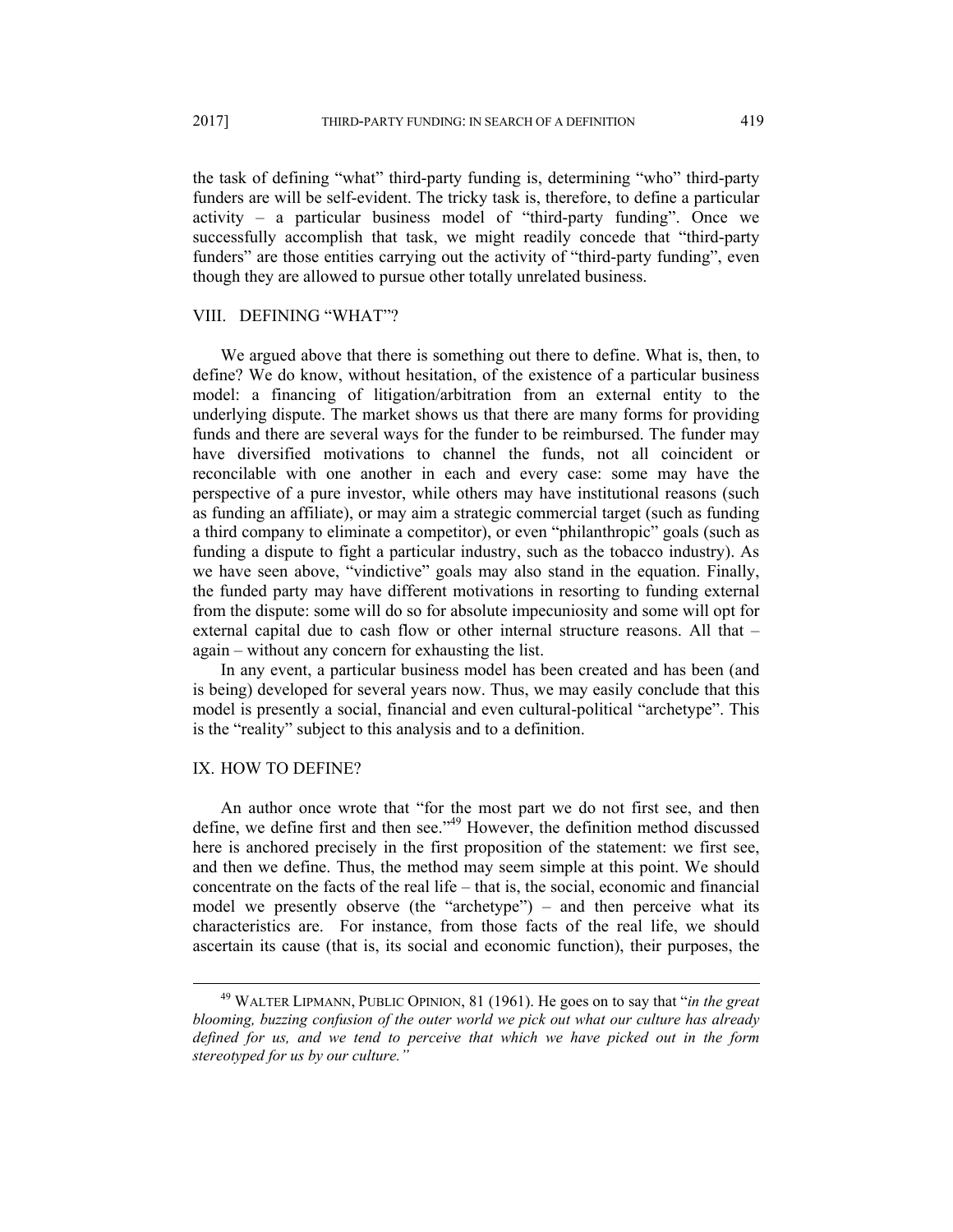name given by the parties ("nomem juris"), the remuneration of one party (the funder) and the form the funding assumes, the subject matter of the agreement and even the formalities associated with it. After gathering all those (and possible other) characteristics, we should ascertain what the common notes of those facts are. From those facts, we can endeavour to build a legal (arche)type, a legal model, or, to be more concrete, a legal definition.

The method that we will endeavour to develop is similar to the dialectic judicial reasoning necessary for applying the law to the facts related to a particular dispute. In the very same way that judicial reasoning reaches a particular conclusion from the collection of established facts as to the framing of those facts into a particular legal rule, we will endeavour to arrive at a legal conclusion from the collection of the facts of the real life. In other words, from a collection of factual elements we may be allowed to frame them into a legal rule or a legal type, the only difference being that in the judicial reasoning we already have the legal rule to apply and with this proposed method we will need to create the legal type (and ultimately a legal rule).

These lines highlight the importance of an empirical fact-finding phase, which is vital to provide us with the ingredients to reach our goal. This work will provide the "indications" (or "indices") of the type to be investigated in the field. Without prejudice to a more thorough investigation in this respect, we may work with several experiences that have become public during the past several years. The elaborations that will follow below obviously rely on the assumption of the accuracy of those examples.

# X. A POSSIBLE METHOD

Speaking from a strictly methodological point of view, the construction of a type will entail the need for an inductive process of merger between the particles that are common within a plurality of individuals.  $50$  In this endeavour, we may resort to the theory of the "Fuzzy Sets" developed by Lofti Zadeh,<sup>51</sup> which allows us to use a gradated selection process rather than a purely binary method of inclusion or exclusion. In this sense, we may set aside a method that will merely produce a positive or negative outcome (the assessment produces only results of "1" or "0"). This is the reasoning underlying the propositions stated above as to the effect of requiring a perfect match between what third-party funders "do" and what third-party funding "is".

Instead, we will resort to an approach that will be adapted to the fluid nature of the boundaries of the facts of the real life, allowing a gradation and the adaptability of the judgement of interconnection between each factual case and the type. In this sense, we may arrive at a result where we spot the very core of the reality, and at the same time we may have regard (or disregard) to peripheral

 <sup>50</sup> *See* PEDRO PAIS DE VASCONCELOS' *CONTRATOS ATÍPICOS*, 28, 37, 39, 45, 113 (1995); <sup>s</sup>*ee also* RUI PINTO DUARTE, *TIPICIDADE E ATIPICIDADE DOS CONTRATOS*, 71 (2000). 51 Lofti Zadeh, *Fuzzy Sets*, 8 *Information and Control* 338 (1965).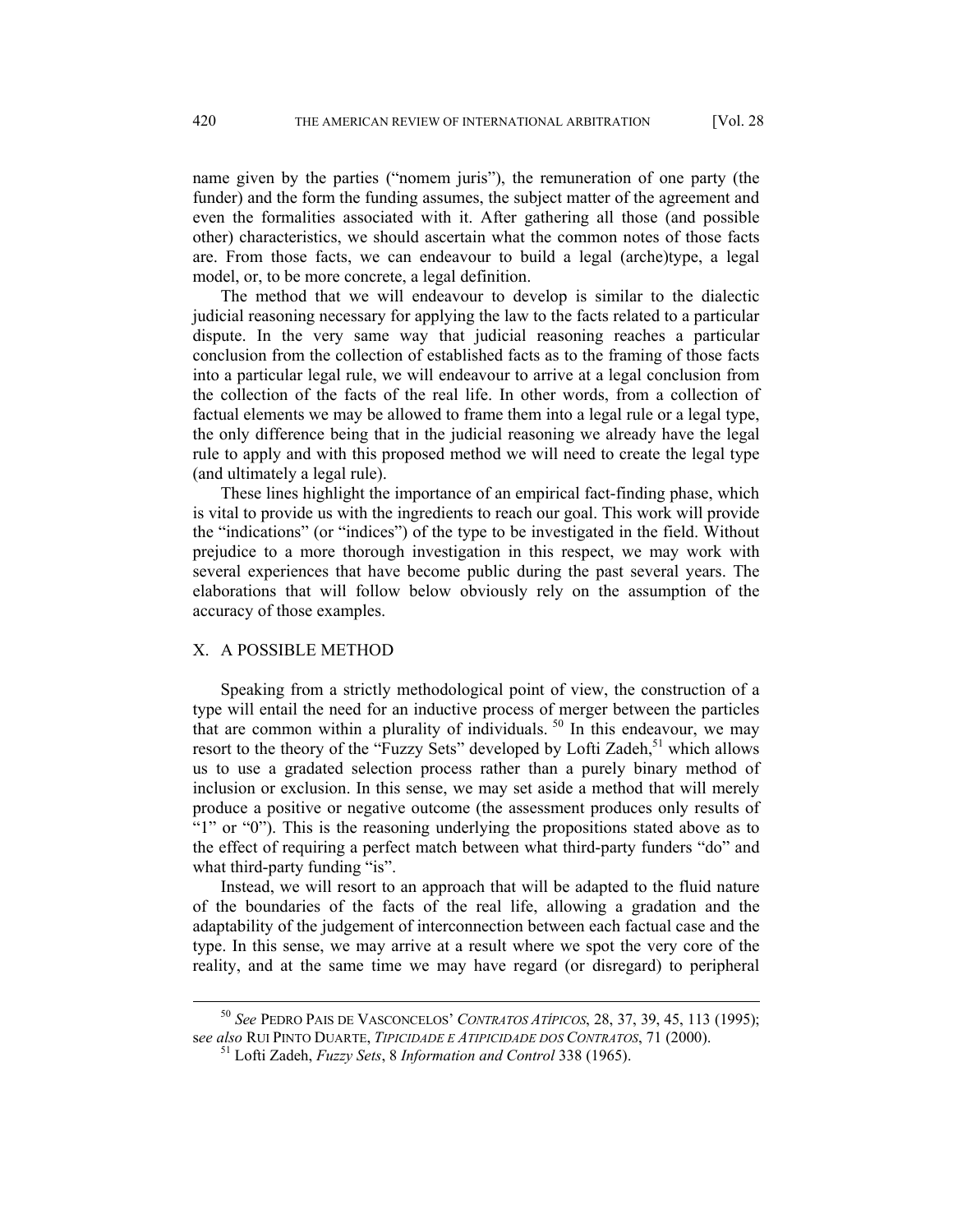elements of that reality. In fact, the "types" assemble elements that are common and elements that are uncommon to several cases, which are thus conglomerated around a criterion essential to that reality. This approach will allow us conclude for a reality that is "typically" something. In this sense, a "type" is a "fuzzy set". This method also requires the existence of particles/elements that are likely capable of individualising the "type". We may call it "notes", or rather "keys", which is an analogy reminiscent to the musical environment that will illustrate the idea perfectly. Indeed, let us take the example of a particular script of a musical composition, say the "Ode to Joy".

We all know that its script is composed of thousands of musical keys, and we can read all those keys in the script. We do not need, however, to hear all of the keys of that script to conclude immediately that it is the "Ode to Joy" that is being played. For some, it just suffices the very first key or the first set of four keys. This phenomenon happens not only because the listener might be a music expert, but also and foremost because at some point, we might be listening to the "typical" notes or keys of the "Ode to Joy". We recognize it, in some cases, almost by pure instinct. The music interpreter may add or delete some keys to the original music script but, in any event, as long as the "typical" keys are there, we may still conclude that we are listening to that masterpiece of music.

The same applies to the approach of the definition or "typification" of thirdparty funding: all we need is to listen to the "typical" keys. The question that now follows is to ascertain whether or not we should always require the existence of the same (and only the same) "keys" to conclude for that definition. This question is related to a matter of "extent" versus "comprehension" of a particular "type" because there is in this topic a rule of logical proportionality between extent and comprehension. That logical rule is relatively simple to draw: the more extent, the less comprehension, and vice-versa. In other words, the more keys/notes we require to grasp a "type", the fewer realities will be encompassed by such "type". Consequently, the question is: do we need to "hear" all the same keys of the original script or do we need just a few – the typical ones?

The former approach is the binary method referred to above. According to this approach, the relevant test is only a conclusion of a "perfect match" ("yes or no"), thus producing a "classificatory definition". Hence, this method produces results such as denying the existence of "third-party funding", just because the same "keys" are not always present in the actual financing business model. By contrast, the latter allows a gradated analytical process, and it is capable of encompassing many more of the facts of the real life. Instead of producing a classification, this approach leads to a "description" and achieves its goal by granting a general significance (a "meaning") to the facts of the real life.

These considerations drive us to the next questions: what are, then, the "typical" keys to the third-party funding definition? May we add or subtract some keys and nonetheless still have that definition?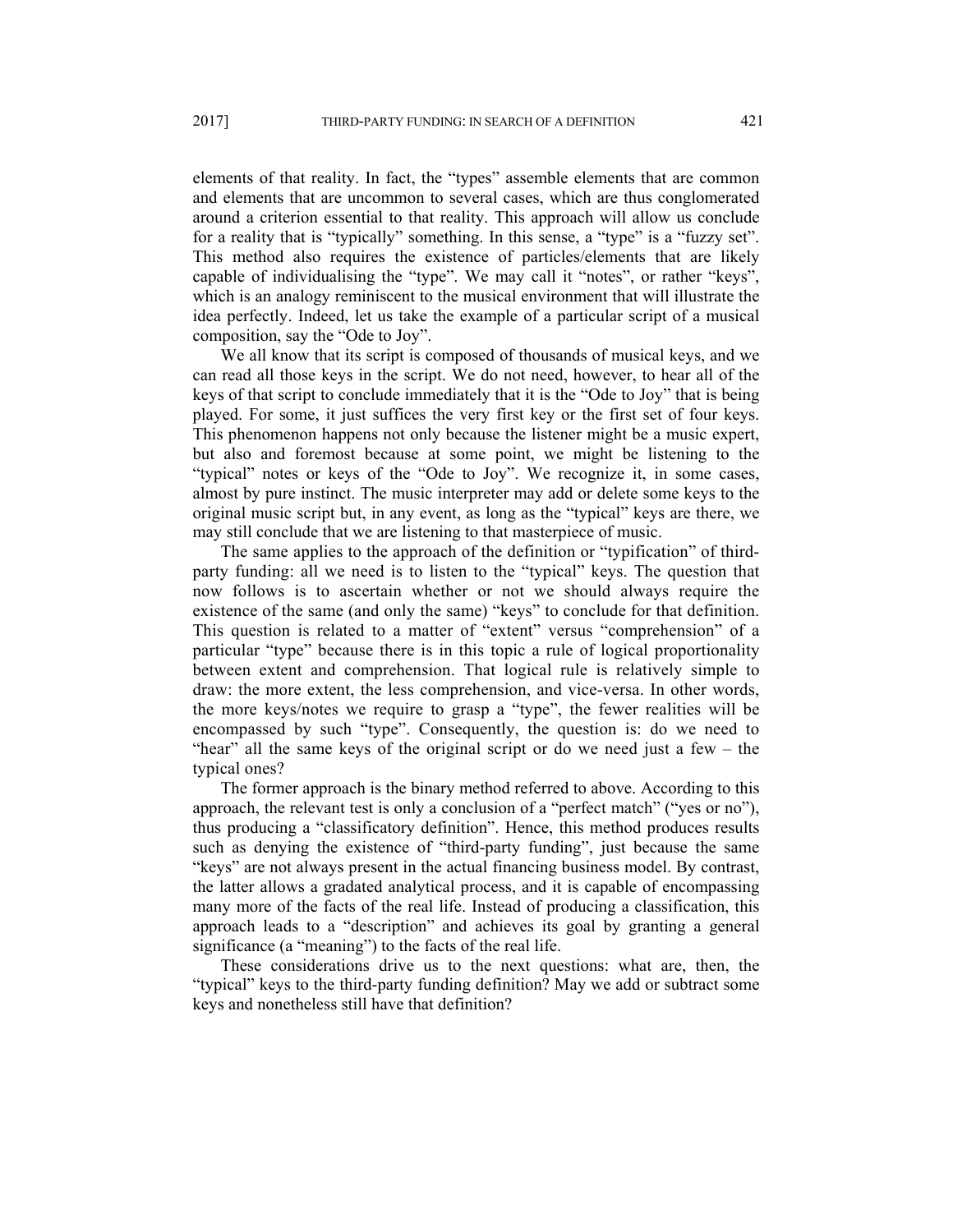# XI. ELEMENTS OR KEYS OF A TYPE

In order to proceed with the next part of this short investigation, we need to determine what categories of "notes" or "keys" are to be found. As pointed out above, the keys may be related to several general categories. The first will be the "key" pertaining to the legal cause (according to the modern conceptions of the law of contracts of the "civil law", the legal cause is the economic and social function of a contract). For instance, the social and economic function (cause) of a sale and purchase agreement is the transfer of ownership of a particular item from one party (seller) to another (buyer).

The second is the goal intended by the parties. In the case of the purchase and sale contract, the goal of the seller is one thing only: to dispose ownership over the item or asset for a sum. The goal of the buyer might not be the same in every stance: some may wish to buy an asset for re-sale; others may wish to purchase a property to reside there; other for renting; etc. A third key is the denomination ("nomem juris") that is given by the parties, which seems to be self-evident. In this example, it is the "purchase and sale agreement". The fourth is the object of the agreement: in our example, the object of a purchase and sale agreement is a thing (an item or an asset, real estate or otherwise; a "Sache" according to German terminology). The fifth is the counterpart of remuneration. In the purchase and sale agreement, there are two respective counterparts: on one hand, the transfer of property to an item or asset and, on the other, payment of a sum.

The configuration (that is, the layout) of the operation, the formalities adopted and the standing of the parties to agree, are keys associated with a sixth category. In the majority of cases (of a purchase and sale agreement) the parties opt for standard terms and conditions and follow a pattern. Likewise, the usual parties are the owners and buyers, but in many cases representation by power-of-attorney is admitted or imposed by judicial order (i.e. selling of assets of a company in liquidation). Last but not least, the "signification"/ meaning of the type is the characteristic that gives a sense to the particular legal operation. This key is the element that gives a criterion to the configuration of a type. It is its characterizing and differentiating factor. This key endeavours to ask two fundamental questions: what is the general outlook (significance) of a "type"? Why does this "type" deserve or require legal protection or regulation? This key, as we will see, is of particular relevance in the definition of third-party funding.

#### XII. FINDING THE TYPE OF THIRD-PARTY FUNDING

Research into literature, case law, regulation and anecdotal evidence<sup>52</sup> shows us several keys to build the type of third-party funding. We will endeavour to elaborate on these keys according to the generic classification referred to above.

 $52$  It is worth noting that most works that have been done on the topic of third-party funding rely on experiences reported as "anecdotal". This shortcoming would not exist if the players of this business – both funders and funded parties – were not so keen to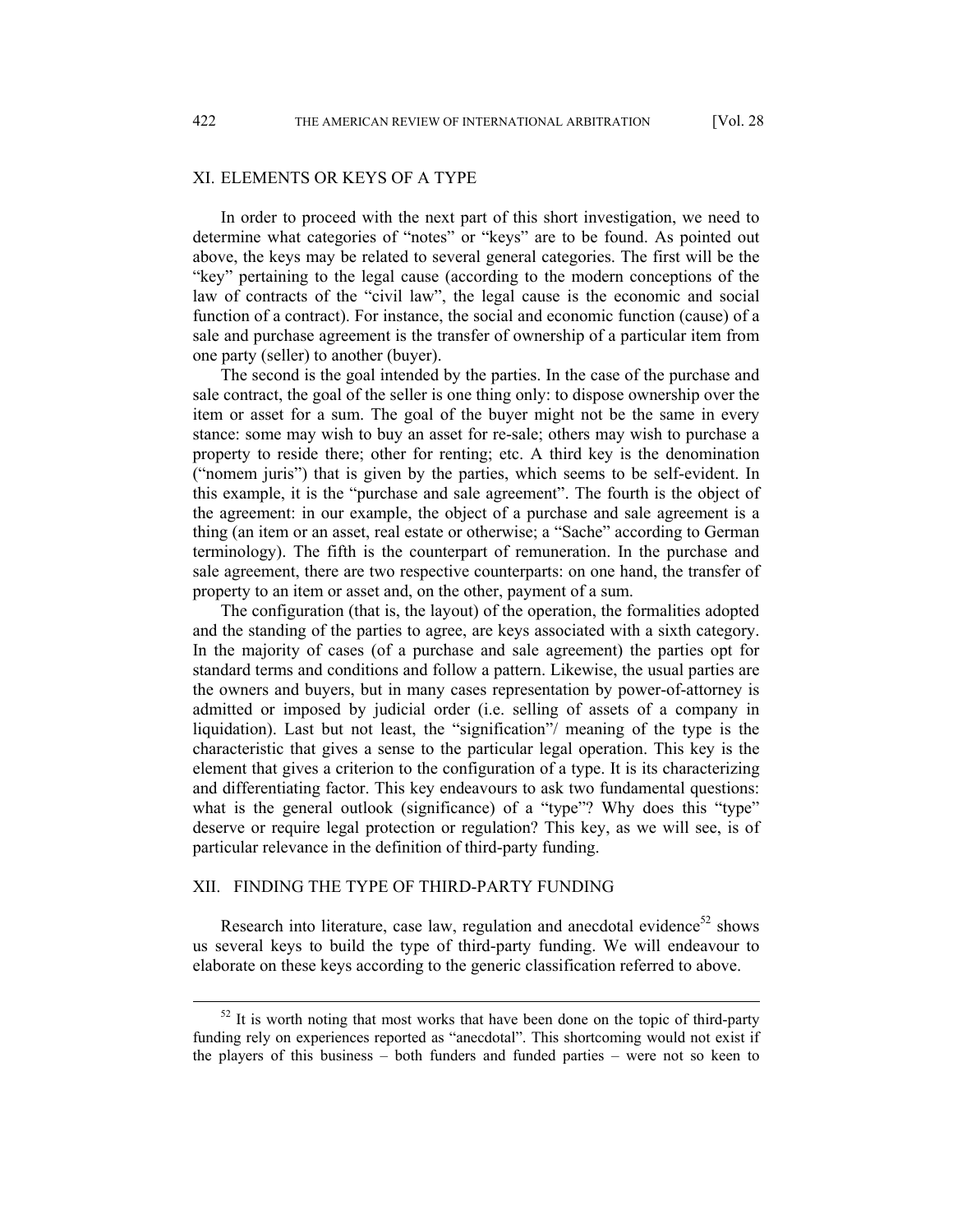(i) Social and economic function (cause). The model of third-party funding that may be observed is undoubtedly the funding of a party to a dispute, providing that party with the financial means to pursue a claim or defence. The key element is, therefore, the provision of financial assistance for a party to a dispute. This key will mean that other ways of supporting a claim – for instance, the filing of "amicus" briefs or "pro bono" defences – would not qualify as third-party funding.

(ii) The model of third-party funding affords many goals/intents, which necessarily differ from one party to the other. When we seek the intent or goal, we endeavour to answer the question: "why does a party resort to third-party funding and why does a third-party funder provide financial assistance?" The goals of a funder range from pure profitable investment (with aleatory results), to complying with legal obligations for providing financial assistance (for instance, legal obligations of a parent company towards its subsidiaries, in the very same vein a parent must provide financial support to a claim pursued by his impecunious sons – whether these cases are related to "third-parties" is a different question. Again, "philanthropic", "vindictive" and other kinds of "interest-driven agendas" may be put forward. Further, it is also possible to think that a funder may be providing funds to a "test case" for future disputes, or even to compel future legislative initiatives. As regards to the funded party, their goals may vary from pure impecuniosity to considerations of managing cash flow.

(iii) The designation ("nomem juris") seems a fairly easy topic to cover: litigation or arbitration funding agreement or just funding agreement are common titles. However, we must admit that cases such as "philanthropic" funding, or funding structures among companies of the same economic group (to name but a few), may be in want of an express designation, but nevertheless keep the essential character of a provision of funds amounting to third-party funding. This will mean that a *name* may bear no significance.

(iv) The object of the agreement for providing financial assistance to a claim or a defence of a claim is the claim itself and the funds to provide to the assisted party.

(v) The counterparty or remuneration admits variations: the most common form of retribution is a percentage of the proceeds (between 30% and 50%) or a multiple calculated over the amount of the investment made by the funder (the "1/3 rule"), but it may also be the transfer of property of some assets subject to specific performance or even repayment of funds with interest. Cases such as those of a "philanthropic" nature have no remuneration, but if other elements exist in the financing structure there would be no reason to exclude them from the definition of third-party funding, provided that the concerns attached therein justify such inclusion.

 $\overline{a}$ 

preserve the secrecy that covers all transactions in this area. Just as a matter of a side note, we believe that this secrecy is not beneficial to this business, and contributes tremendously to the reluctance and distrust that the industry of third-party funding is regarded with in numerous economic and legal circles.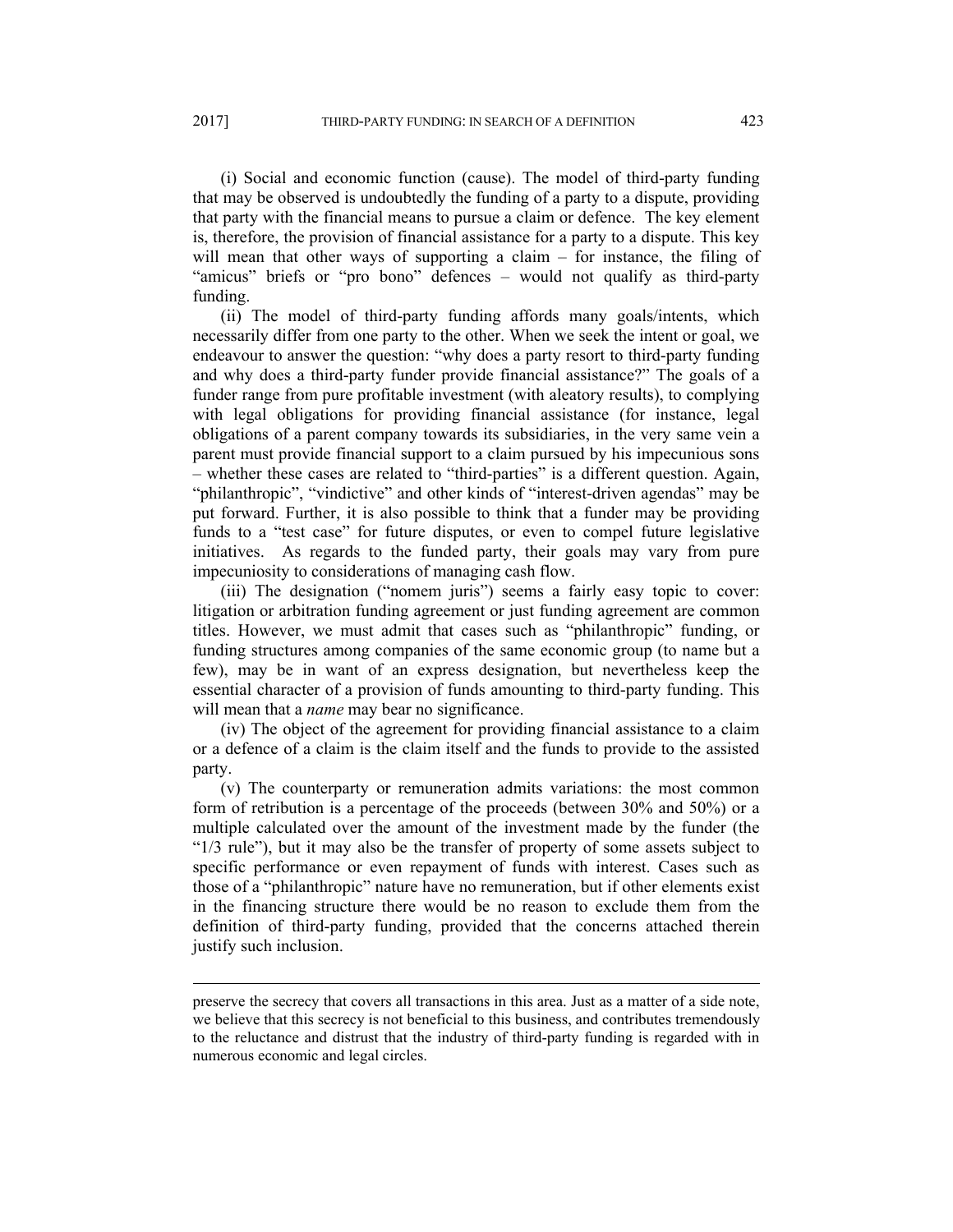(vi) As for the layout of the business, this topic is underpinned by considerations of private autonomy. Considering that the activity of third-party funding, as far as we know, is not yet subject to regulation– except possibly applicable regulation as to the licensing of the activity itself – the general principles of the law of contracts apply to their full extent. Therefore, there are a variety of solutions tailored by and between the parties, which may be considered as "standard" but not a strict indication of "type".

(vii) The formalities of the funding agreement are similar in virtually every operation: generally, the funding agreements observe a written formality; they are drafted as a formal written agreement. In any event, we are not aware of any legal requirement as to the formality of the funding agreement and this element does not play a crucial part in the process. In other words, we still may have a thirdparty funding model even if no written agreement has been concluded between funder and funded party.

(viii) In respect to the parties (or to the standing of the parties), there is a very important key to highlight. In most commentaries, the third-party funding operation is framed as a bilateral relationship (funder and funded) and often the role of a "third party" in the process is forgotten. That "third party" is the attorney of the funded party. The channelling of funds is generally subject to the intervention of the attorney. The attorney is the primary source of the needs for financing a claim and more often than not the agent to negotiate with the funder. The investment of the funder depends on the invoices of the attorney, and the performance of the latter is always monitored.<sup>53</sup> The payment of the funder's interests in the proceeds is often done through the attorney and the latter usually signs priority agreements. However, it is understandable that ethical considerations applicable to the attorney intervene in this analysis. Indeed, ethical regulations in some jurisdictions do not allow the attorney to sign the agreement entered into between the funder and the funded party (France and Belgium being two of such jurisdictions). As such, this feature will vary from one jurisdiction to the other, and therefore this may not be qualified as having a fundamental character.

(ix) The funding is provided by a party that is external to the legal relationship in dispute. If the party is not "external", then it is or was already a real party and the issue of third-party funding "as is" does not arise, or never did. Because attorneys working on a contingent or conditional fees basis are not an "external party", in the sense that they act as proxies of their clients and they may be called as a legitimate "alter ego" of the parties, they do not qualify as "third-party" funders. By the same token, claimants appearing on behalf of a right-holder (such as are the cases of subrogation by insurers and the like, mutual insurance associations – protection and indemnity clubs – and others acting on behalf of the party owning a claim) are not "third-parties", albeit providers of funds to a claim.

<sup>&</sup>lt;sup>53</sup> Interestingly, there is anecdotal evidence that shows that a low level of the attorney's invoicing is indicative of a poor performance or less careful intervention of the attorney, thus raising a flag to the third-party funder.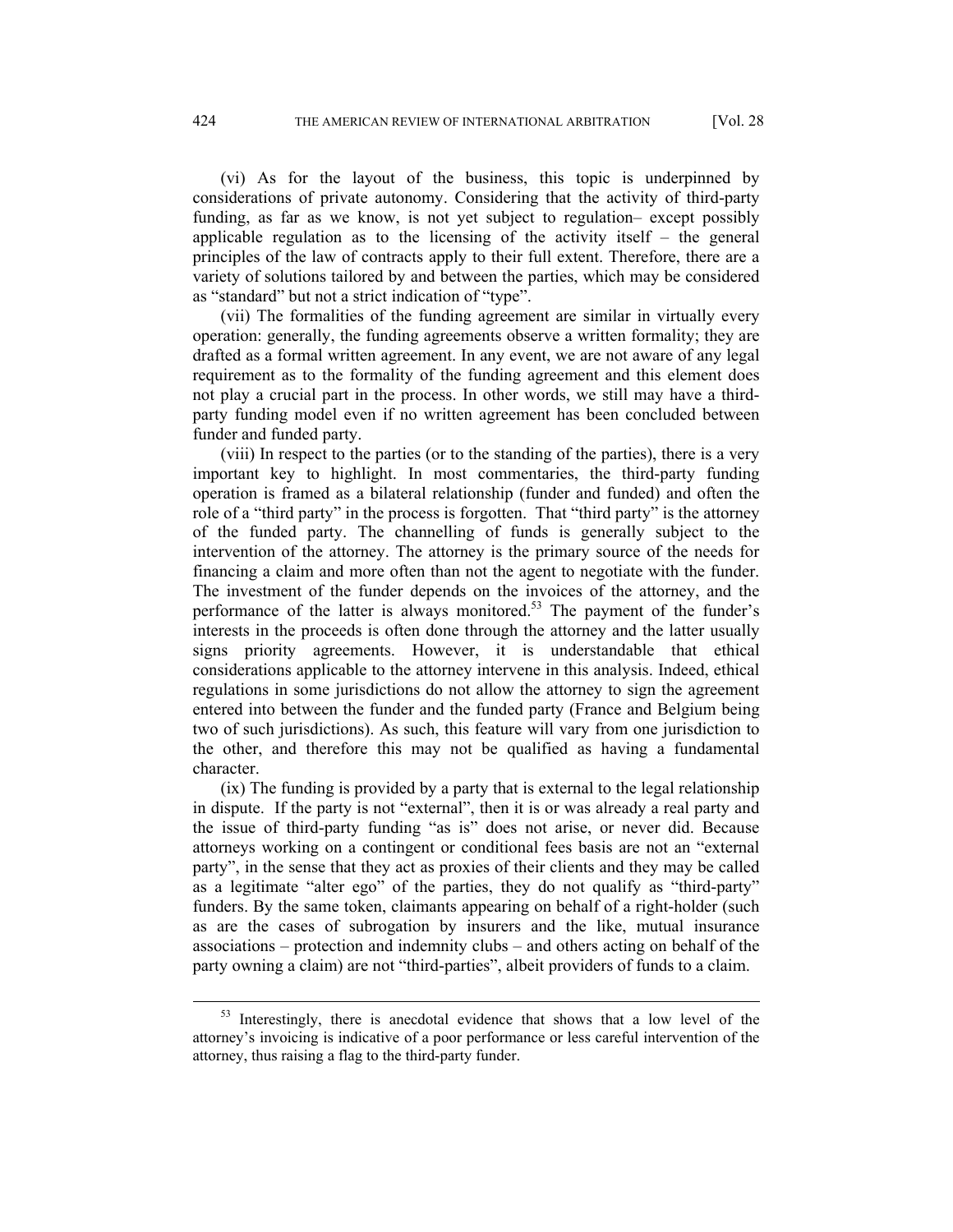The reference to the "underlying legal relationship in dispute" aims to address the following element: if there is a party to a contract or to any other kind of legal relationship in dispute, such party might be qualified as holder of a standing of its own (in the dispute), and although being a provider of funds, it is not a "thirdparty funder" merely because it is providing for the financial needs of "something" that, at least partially, is of its own.

Let us use the example of a construction contract and a dispute brought by the contractor against the subcontractor, under the same contract that was also concluded with the owner. Let us assume that a joinder of the owner would have been possible in the arbitration case. If the owner is financing the contractor in any way – for instance, by keeping the invoices timely paid in spite of the fact that the works were not completed – is the owner "third-party funding" the contractor? Very unlikely, we would have to conclude.

(x) The "*meaning*" of third-party funding is the general significance of the operation. We have pointed out above that this key is probably the most important one to define a particular legal type. This key is aimed at answering two fundamental questions: what is this reality that we label as "*third-party funding*"? Why do we (does the law) care about it?

From the funded party point of view, the "*funding*" is exactly a financial resource. Justified by either the lack of financial means or just by managing cash flow concerns (or event other causes), it is a financing of a party's claim. From the perspective of the funder, it generally assumes the exclusive character of a pure investment. This investment is made in a claim (or host of claims in the case of portfolio financing). The circumstance that we are speaking about an "*investment in a claim*" is not blurred by the fact that other than monetary profits may be envisaged by the funder. The cases of philanthropic funding, funding of "*test cases*", funding to compel legislative initiatives, payment of subsidiaries responsibilities, and the like, although do not have a conspicuous monetized profitable return attach to it, still fit into the notion of "*investment*" that has been made by the funder. What may be different in those cases is the "*remuneration*" that the funder expects to receive. Conversely, there are cases where an investment is made as part of a larger contractual framework. Indeed, there are cases of private equity, hedge funds, loans, and the like entered into with a claimant, where the claim (or claims) are taken into account only to assess the chances of repayment. These claims are seen merely as a part of the debtor's assets or as particular aspect of the economic activity of the funded party. For this reason, those cases would not be enough *per se* to conclude for a "*key*" and therefore would not fit squarely into the necessary requisite of a third-party funding definition. Accordingly, the reality that we have been analysing is an investment specifically made in a claim or host of claims.

As regards to the second part of this "*key*"(why do we, or the law care about it?), the rationale might not be so undisputable. It first starts from the easily conceivable assumption that the industry of third-party funding is unregulated. That is, as far as we know, third-funding has not been addressed before as an "*entity*" that needs to be perceived, analysed and subject to legal *modulation*.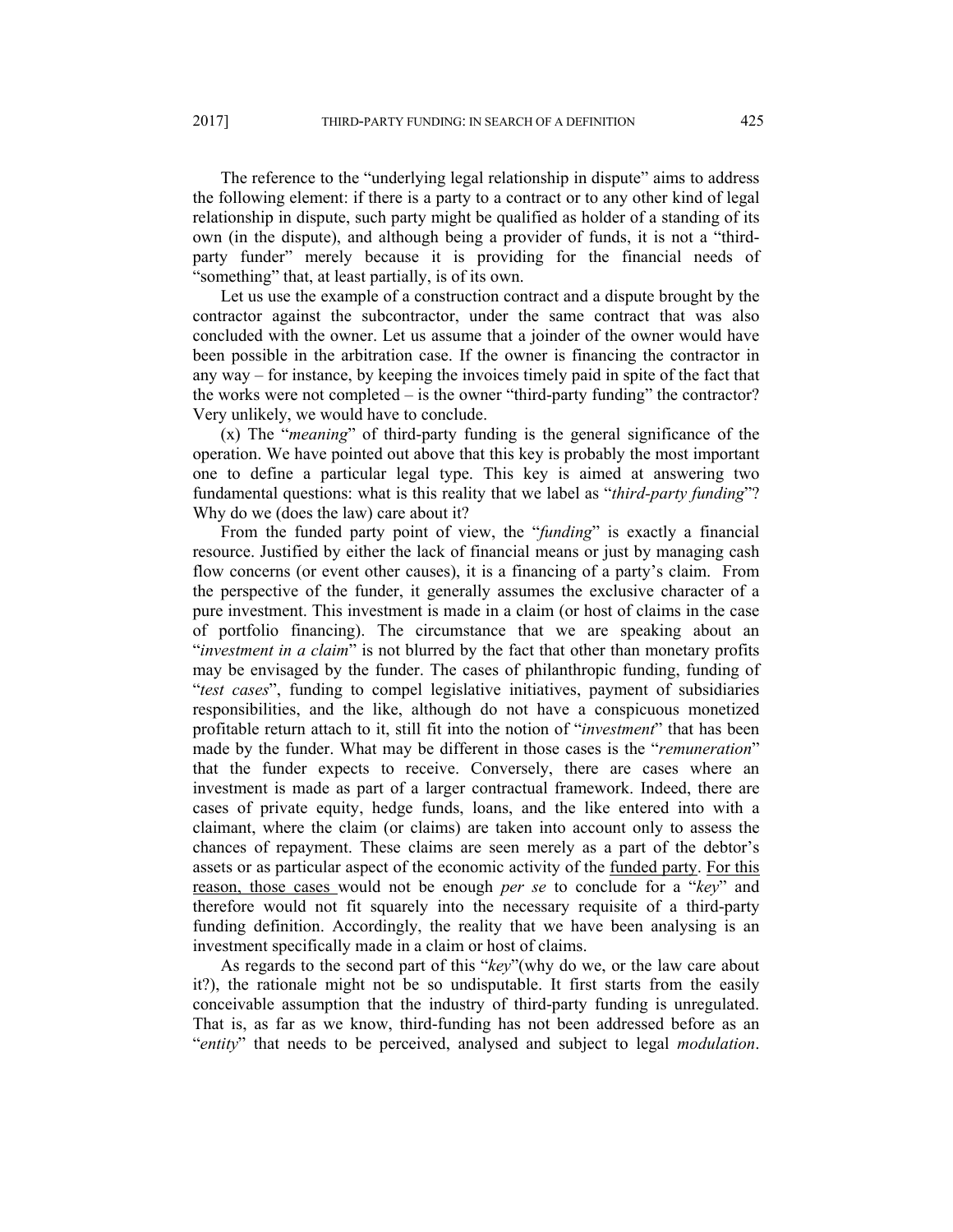Nonetheless, it is difficult to avoid raising eyebrows when we first hear of it, and it is far less easy to ignore numerous statements and reflexions mirroring concerns (most of them are justifiable) voiced by different players of the legal community, especially within the investment arbitration community. Indeed, third-party funding raises concerns inasmuch as it unveils the interference and control of a "*third party*" over a lawsuit or arbitration. Intertwined with this concern, one may also find the claim that third-party funding may lead to abuse of process, especially in the context of investment disputes. Thus, a key to search for might be the power over, and entitlement to control, the claim. This element calls for a further elaboration.

#### XIII. THE RELEVANCE OF CONTROL

Because it may provide the ultimate meaning for this business model, the control exerted over a claim may be the pivotal key to the definition of third-party funding, around which all the other keys revolve. This key has somehow been forgotten in all definitions and all other analyses of this legal phenomenon, but its importance will certainly be apparent just for being pointed out.

Let us use the example of Crystallex, which reflects comprehensively all the aspects that we have been speaking about. What better example could we use to illustrate the "interference" relevant for the purposes of third-party funding? True enough, there was a pure financing (subject to repayment with interest), but there was also a financing of a claim relevant for the definition of third-party funding. More importantly, there was a true interference of the funder in the business activity of the funded party, and, moreover, in the arbitration claim. If we look exclusively at the loan aspects of the agreement, we would be forced to conclude that there is no "third-party funding": the duty to repay the loan was not exclusively dependent on the outcome of the claim and there was a part of the loan channelled to other purposes than the arbitration claim exclusively. However, what stronger interference could we ever imagine? The control, however, is exerted not only in the Crystallex fashion, but may appear in "many shapes and forms".

It is commonly claimed amongst funders that they do not control the case. They further add to this statement the prohibition in some jurisdictions (Australia and Hong Kong to name a couple), of exercising such control. However, reality shows us otherwise, and Jonas von Goeler's words seem appropriate:

when some major litigation funders emphasise in their webpages that they do not control cases, perhaps what they mean is that such express contractual rights to veto specific decisions tend to be absent. However, to what degree a litigation funder will be able to exercise control over the conduct of a claim is not only determined by the existence or not of express veto rights over key decisions. This will also depend on the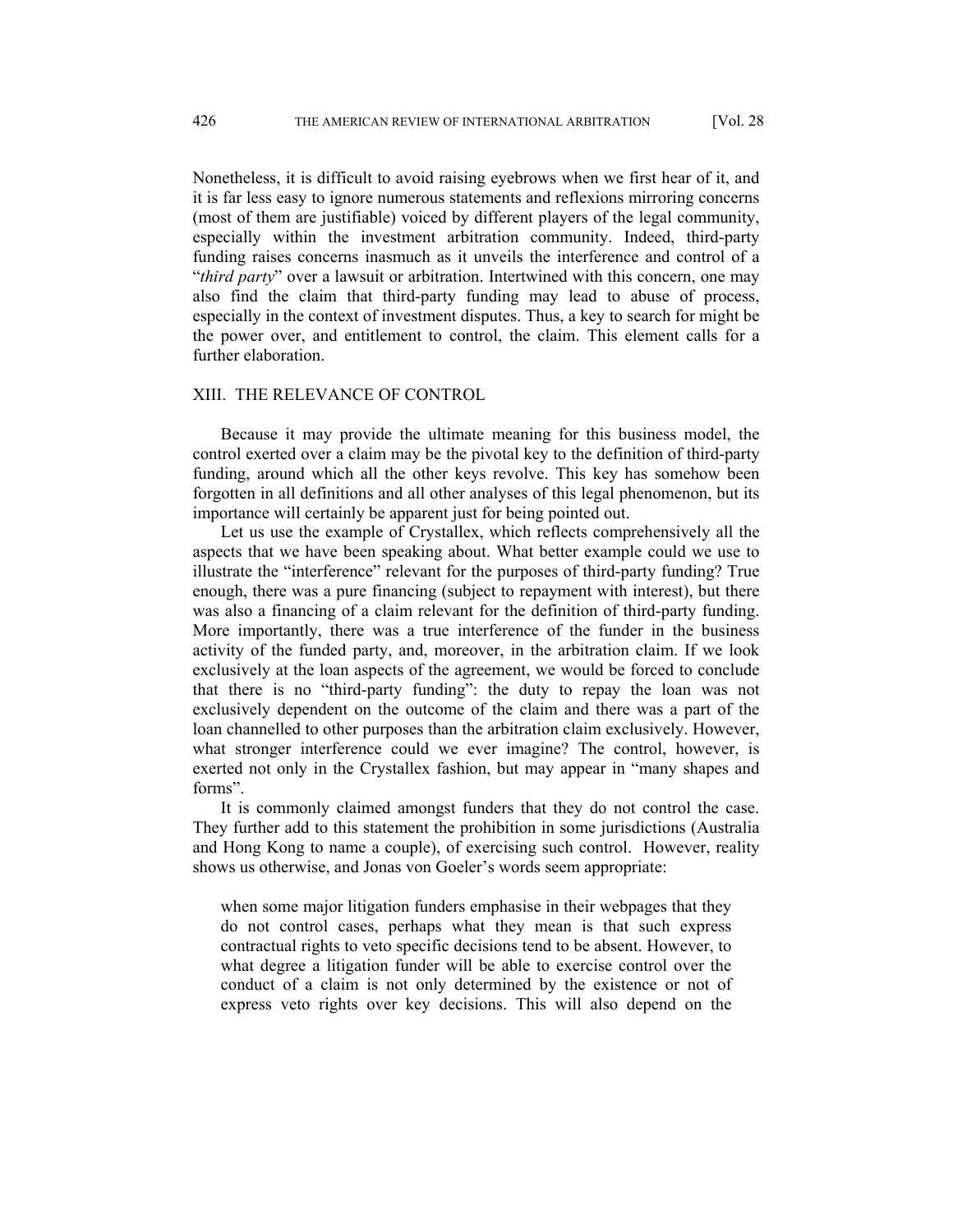funder's termination rights and, not least, on the configuration of the litigation funder's case monitoring  $\left[\ldots\right]^{54}$ 

As a matter of fact, the control over the case starts to surface at its very beginning, where the funder makes the funding dependent on the assessment of the case and sets forth a host of fundamental conditions to enter into such contract. Then, by virtue of the contract, the funder is allowed to exercise its creeping power: the due diligence and assessment of the case crawl into the monitoring of the case, then to a more rigorous oversight, and finally to a process of scrutinising and approving fundamental strategic decisions.

These crucial decisions may well start from the choice of the legal team (this, of course, is not the case where the third party funder is *brought* by the law firm itself). The options then seem obvious: either the funder chooses or at least approves the legal team  $-$  in whom it relies and trusts  $-$  or no funding will be channelled to the funded party. This is perfectly understandable. If the procedure has not yet been initiated, the control of the funder may also extend to the choice of the decision-maker. It has been said that when the case is already on-going and the arbitrator has already been appointed, this will not be a crucial condition for the funding agreement, although one cannot reasonably understand why a thirdparty funder would bring funds to a case that is being decided by an individual in whom it does not trust, or whose track-record it knows to be less than recommendable. If the choice has not yet been made, it would be surprising for the third-party funder not to  $-$  at the very least  $-$  have a say in the selection of the arbitrator. This could even be a negligent decision from the third-party funder.

Consistently, even if the word of the funder is limited to an opinion on the selection of the arbitrator – or to mere assent regarding the choice that might have been made at the time of the execution of the financing – a certain degree of control is exercised by the funder. This springs to mind as almost redundant. The third-party funder's creeping control of the case is also shown through case budgeting management measures and through case monitoring activities. Indeed, the common funding structures are not performed through a one-shot provision of funds or even through an unaccountable line of financing, but rather through the payment of legal and arbitrators' fees, and other expenses (such as expenses with experts and other evidentiary costs) on a case-by-case basis. That is, the funder will pay after scrutinising and assessing every invoice sent by the funded party or its legal team. The common structure, although admitting variations, consists of paying the legal fees note of the party's counsel, and so forth, and not providing funds to the funded party as if it were a common banking line of credit. Therefore, the funder will assess the adequacy and appropriateness of each and every payment it must make.

Consistently, the funder may exert its "termination rights" if the payments it is required to provide indicate that the case is being led in a manner with which the

<sup>&</sup>lt;sup>54</sup> JONAS VON GOELER, THIRD PARTY FUNDING IN INTERNATIONAL ARBITRATION, 35 (2016).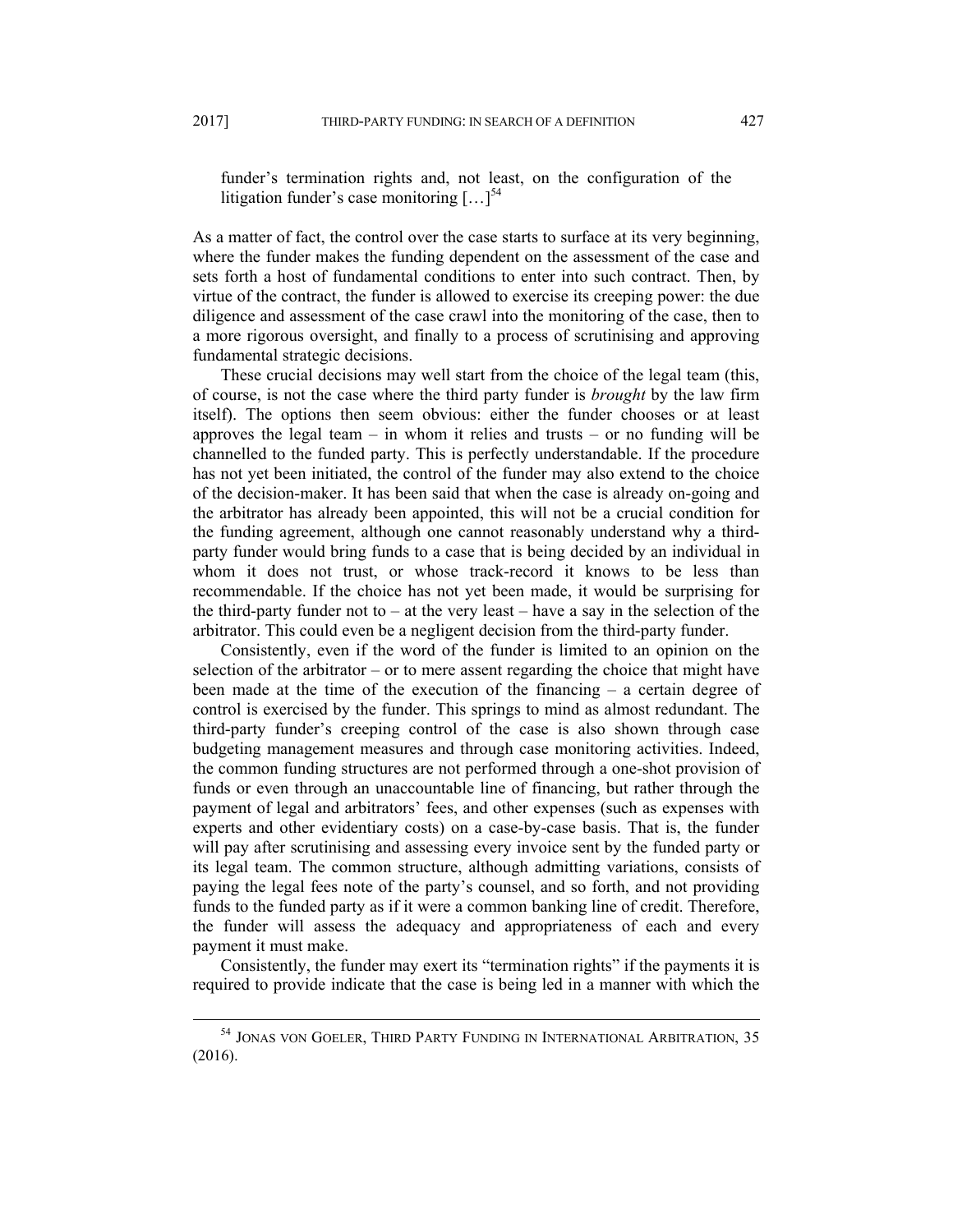funder is not in agreement or otherwise disapproves of. As such, the mere monitoring of a case might be just the first step in an effective and actual control. Whenever combined with other features – such as the right to terminate the contract, which, to some extent, may be done under discretionary powers – then we may well question the assertion that the third-party funder does not hold control of the case. Therefore, we may well question whether the typical and common funding structure is confined to a mere monitoring of the case. In any event, this facility accorded to the funder is the "minus" of the third-party funder's powers.

Indeed, the control over the case is also shown in numerous other strategic decisions related to the conducting of the claim, or even where the settlement of the case is being discussed. As a matter of fact, there are strategic decisions (settlement, waivers, disposal over the claim, changes in legal teams, actual conduct of the case in memorials, oral pleadings, and so forth) where the influence and control of the funder often surfaces. Often, this influence is shown at the moment where the party intends to settle the case and the funder decides to carry on or, conversely, where the funder thinks that a settlement is appropriate but the funded party decides otherwise.

Last, the termination rights may be brought to the table. By having termination rights the funder will exert a form of control because the funded party's decision may be influenced or even constrained by the threat that the funder will exercise its rights to terminate the contract and/or potentially claim the repayment of funds on grounds of a breach of the contract. The common contractual provisions related to the termination of the funding agreement are usually aligned with the Code of Conduct for Litigation Funders of the Association of Litigation Funders of England and Wales. This Code contains a provision related to a funders termination rights. According to this provision, the funder is entitled to terminate the contract if it "reasonably ceases to be satisfied about the merits of the dispute", or "reasonably believes that the dispute is no longer commercially viable", or "reasonably believes that there has been a material breach" of the contract.<sup>55</sup> With a reasonable degree of certainty, this provision covers every possible situation where the funder is not satisfied with how the case is being conducted, the strategy, the legal team, and so forth.

As a mere illustration of these notions, it is easily conceivable to look at a news report about a malpractice of the law firm of the funded party as a reason to believe that the dispute no longer has merit or that it is no longer commercially viable. By the same token, a change in law firms may also render the dispute commercially inviable or be a reason to disbelieve in the merits of the case. The same could be said about a change of arbitrators or a challenge to the arbitrator appointed by the party. The termination rights, by themselves, are not indispensable in defining third-party funding, but they will unquestionably play a

<sup>&</sup>lt;sup>55</sup> ASS'N OF LITIG. FUNDERS, CODE OF CONDUCT FOR LITIGATION FUNDERS 4 (2016), http://associationoflitigationfunders.com/wp-content/uploads/2014/02/Code-of-conduct-Nov2016-Final-PDF-1.pdf.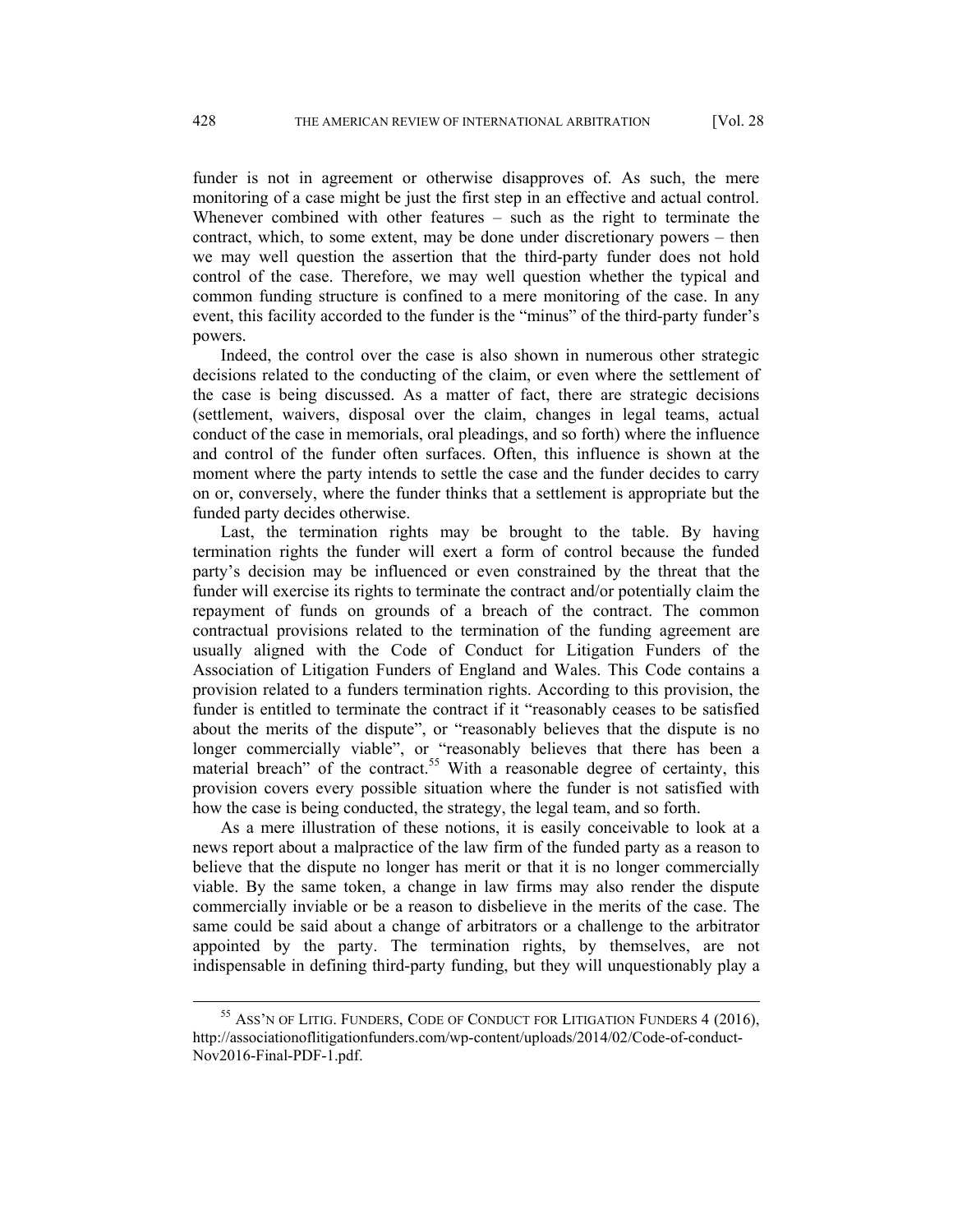vital role in grasping the degree of control necessary to provide a definition based on this notion.

## XIV. ELASTIC NATURE OF CONTROL

To be sure, control over the case, which appears in many shapes and forms, is a feature that seems to be typical of third-party funding in the way it is currently and commonly observed. The circumstance that control has various shapes and forms may be expressed in other words: the control may be more or less intense, and therefore may be shown in a compressed manner at a minimum level, or in an expanded way at a maximum stage. The elastic nature of the control will be useful when addressing the various types of issues involved in third-party funding. For instance, given the broad criteria used to address the matter of conflict of interests (which require a catch-all provision that should even dispense with the notion of third-party funding), a simple feebly control, if any at all, should be enough. In this regard, we may well question whether cases such as the Bloomberg Foundation do not contain a faint form of control, if not for other circumstances, because the mere provision of funds may entail a certain degree of public and political accountability.<sup>56</sup> In any event, as we have seen above, for the purposes of assessing conflict of interests, the control over the claim may be dispensed with and that is the reason why we can still observe a third-party funding phenomenon in that case, notwithstanding the control of the case is practically invisible.

On the other end of the spectrum, when addressing the issue of whether the funder should be liable for costs, an extreme degree of control should be required. The intensity of such control would in practice amount to a situation where the extension of the arbitration clause to third entities would be admissible (for instance, the *Crystallex* case).<sup>57</sup>

# XV. SUGGESTED TYPICAL KEYS FOR DEFINING THIRD-PARTY FUNDING

 According to the above referred, we might suggest that the definition of thirdparty funding involves the consideration of the following keys:

- Third-party funding is an agreement to fund a specific claim or defence of a natural or legal party;
- By a natural or legal entity;
- Who is a party external to the underlying legal relationship in dispute;

 <sup>56</sup> *See Government of Uruguay Taps Foley Hoag for Representation in International Arbitration Brought by Philip Morris to Overturn Country's Tobacco Regulations*, FOLEY HOAG LLP (Oct. 8, 2010)*,* http://www.foleyhoag.com/news-and-events/news/2010/ october/uruguay-taps-foley-hoag-for-representation. 57 Crystallex Int'l Corp. v. Venez., ICSID Case No. ARB(AF)/11/2, Award (Apr. 4,

<sup>2016).</sup>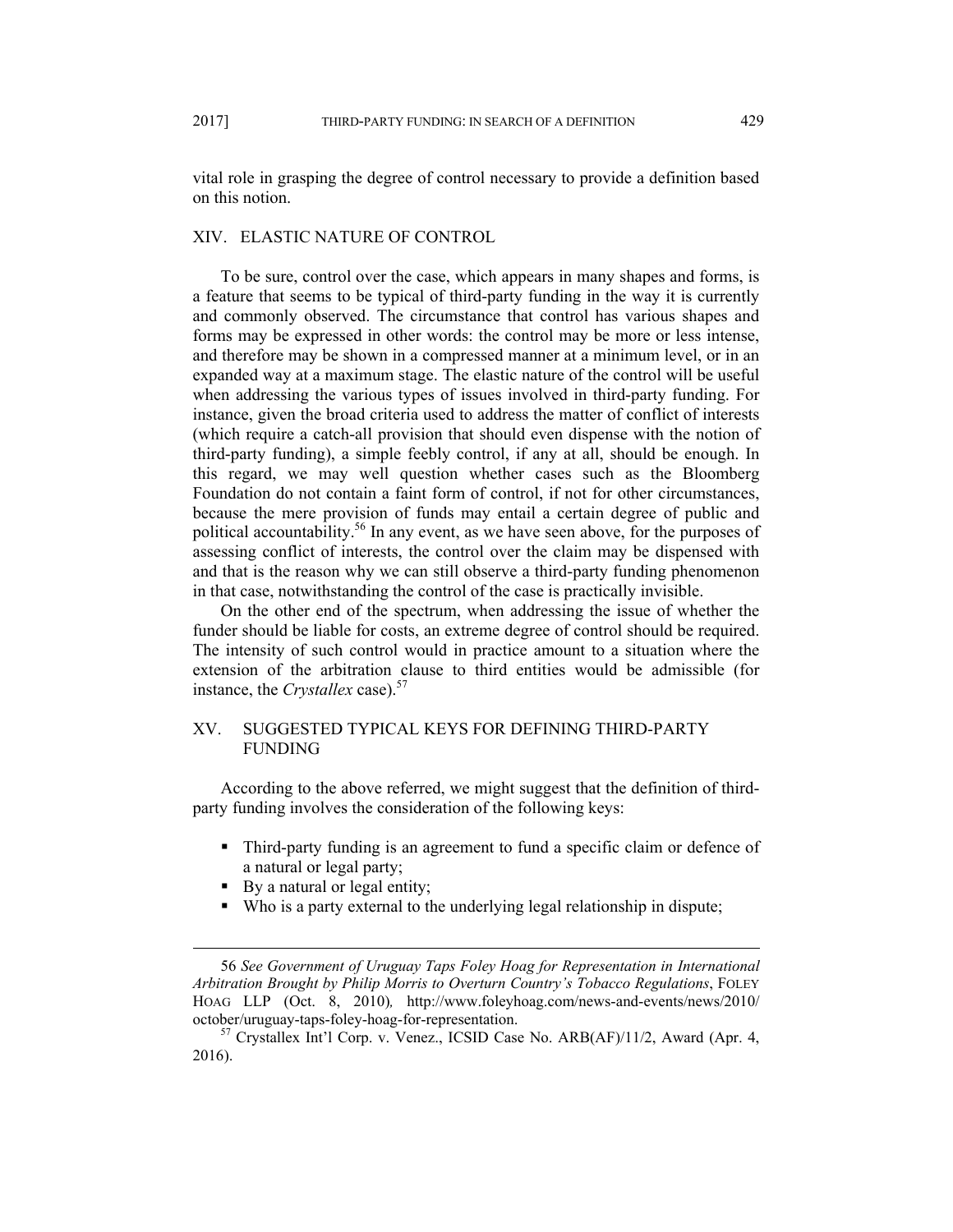- According to which the funder will be entitled to perceive an advantage (monetary or otherwise) linked to the award;
- In a non-recourse way, that is, if the claim fails, the funded party is not obliged to compensate or repay the funder's investment;
- Where admissible by local ethical regulation, the attorney of the funded party will intervene in the agreement as the primary beneficiary of the funding, $58$  trust of the proceeds, or otherwise involved in the whole model;
- And according the funder a right to monitor, intervene in or control the dispute.

The consideration of each of these features (especially the degree of control) will of course depend on the particular circumstances of the case, as it is quite fact-dependent. Be it as it may, we may still conclude for the existence of a thirdparty funding structure notwithstanding that structure might be in want of a particular feature. In any event, a "concern based" perspective must be adopted: the consideration of the elastic notion of third-party funding will allow to adapt the particular definition according to the concerns that are under scrutiny.

As initially noted, this definition is a mere suggestion and must be seen as a work in progress. A fact-finding phase might be needed to confirm the elements typical to this modern business model, and others that might surface (or might have already surfaced) in the market. In our point of view, the control of, or the intervention in, a case seems to be the fundamental feature that addresses the concerns that have been raised about the third-party funding industry. This ultimately provides a frame to the suspicions that have been levelled against this business model: whatever affords control raises concerns; whatever does not provide control does not (or should not) raise concerns.

### XVI. CONCLUSION

Ensuring the integrity of arbitral proceedings is of the utmost importance, and it is precisely because of this duty that third-party funding has come under scrutiny. It is crucial to ascertain whether or not any aspect of third-party funding can create conflicts of interest which have the potential to jeopardize the virtue of the arbitral tribunal. It is therefore important to construct a definition that identifies just who constitutes a third-party funder, and what the nature of thirdparty funding is, as we have endeavored to do throughout this article. Though progress was made upon the introduction of the IBA Guidelines, as we have seen they fall short of encapsulating all possible scenarios of the existing financial models. The requirement of a direct economic interest, or a duty to indemnify a party, isolated cases such as that of the Bloomberg Foundation and *Gawker*. 59 Both are absent of pecuniary interests. This gives rise to further consideration of

<sup>&</sup>lt;sup>58</sup> In the sense that the counsel will be one of the persons involved in the agreement that is going to perceive the funds. 59 Bollea v. Gawker Media, LLC 1325 F.2d 913 (M.D.Fla. 2012).